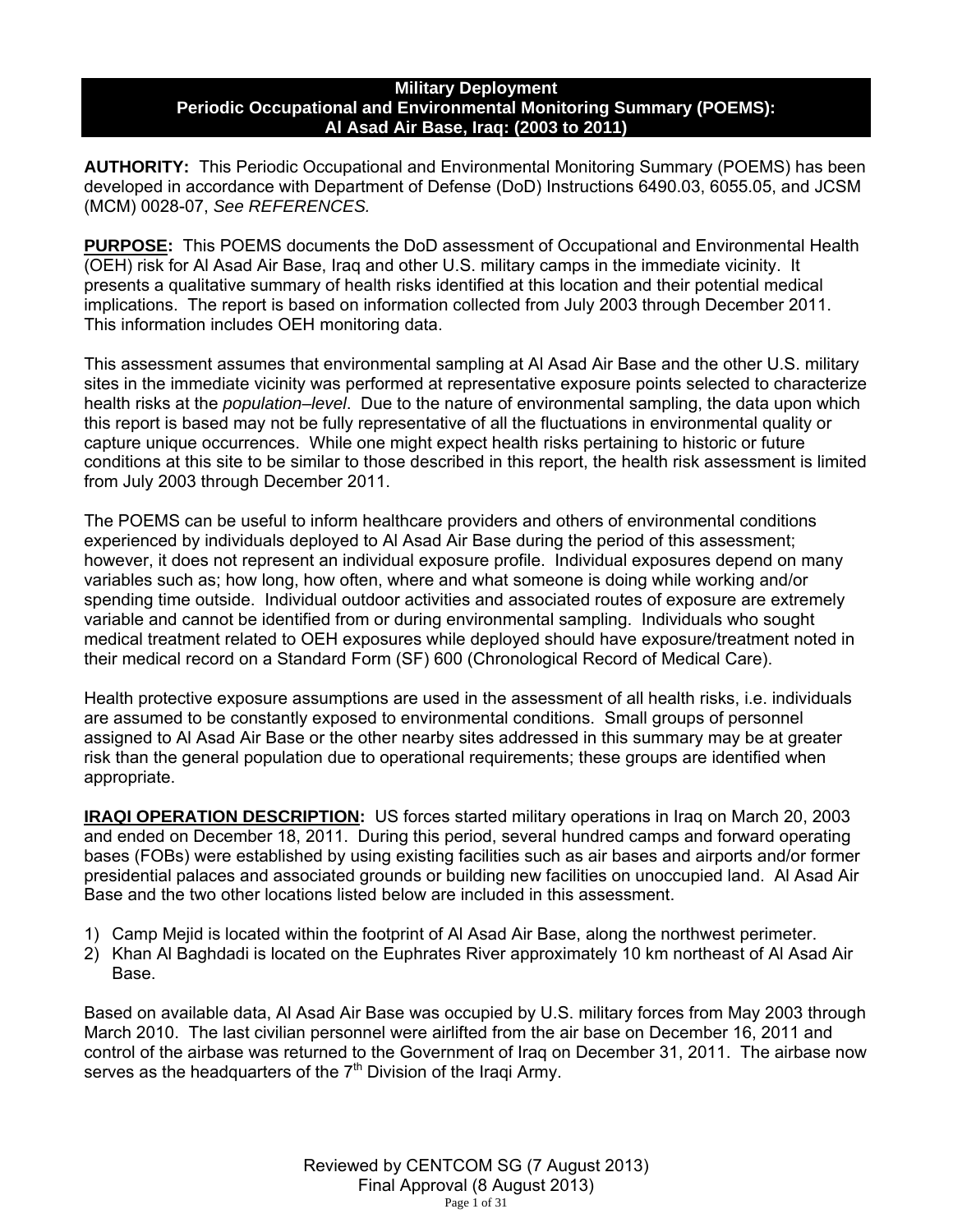# **Al Asad Air Base:**

Al Asad Air Base, previously known by the Iraqis as Qadisiyah Air Base, is located in the Al Anbar Province of Iraqi. The air base was originally built in 1985 to support the Iraqi Air Force and expanded in 1995 to a final footprint of approximately  $42 \text{ km}^2$ . It is located approximately 10 km southwest of the city of Khan al Baghdadi, 12 km from the Euphrates River and approximately 225 km northwest of Baghdad. It was the second largest air base used by US forces in Iraq. During the war in Iraq, Al Asad Air Base served as the home to the  $2^{nd}$  and  $3^{rd}$  Marine Air Wings. Other major tenants included: the 82<sup>nd</sup> Airborne Division, U.S. Army Advise and Assist Brigade, 507<sup>th</sup> Corps Support Group, 321<sup>st</sup> Sustainment Brigade, Electronic Attack Squadron 142, Navy Customs Battalion Juliet, 32<sup>nd</sup> Multifunctional Medical Battalion (MMB), Forward Distribution Team, Vertical onboard Delivery Detachment, 532<sup>nd</sup> Expeditionary Operations Support Squadron (EOSS), 557<sup>th</sup> Red Horse Support Squadron, various US Navy construction battalions and elements of the Iraqi Army's 7<sup>th</sup> Division.

During the Iraqi War, the air base was initially secured by the Australian Special Air Service Regiment and turned over to the  $3^{rd}$  Armored Cavalry Regiment (ACR) in May 2003. The  $3^{rd}$  ACR was relieved by the Marines of 1<sup>st</sup> Marine Expeditionary Force in March 2004. Al Asad Air Base became the largest coalition base in western Iraq hosting approximately 20,000 personnel at its peak. The vast majority of the air base was dedicated to airfield operations but it also served as a major convoy hub, hosting hundreds of fuel and supply trucks every day. The majority of the living quarters were situated in the southern half of the base. Additional living quarters, the motor pool and administrative areas were in the natural valley formed by the dry river bed to the north. Most of the housing on this base consisted of shipping containers manufactured as living quarters or Southwest Asia Huts (SWAhut). Some of the original barracks were used as living quarters as were overflow tents during periods of transition when the base population would nearly double.

# **Camp Mejid:**

Camp Mejid is located within the footprint of Al Asad Air base along the northern perimeter. During U.S. occupation of the air base it served as a headquarters and training center for  $7<sup>th</sup>$  Iraqi Army Division. Although there was no permanent U.S. military presence on the camp, Marines and U.S. Army personnel routinely provided combat skills and combat support training to members of the  $7<sup>th</sup>$  Iraqi Infantry Division. They also participated in a variety of construction and renovation projects on the camp and the adjacent oasis.

# **Khan al Baghdadi**

The town of Khan al Baghdadi is located approximately 10 Km from Al Asad Air Base. The town's water treatment plant provided the source water for the base's reverse osmosis water treatment plant as well as the plumbed water to the existing, permanent structures on base. Similar to Camp Mejid, the U.S. military maintained no permanent presence in the town but military personnel made frequent civil affairs visits for to both the town and water treatment plant.

# **Al Anbar Province Climate**

Al Anbar province has a desert climate with low rainfall and a large variation in temperature between day and night. Summer temperatures during July and August can reach 118° Fahrenheit (F). Between September and May average high temperatures range from 60-104°F with lows from 28–68°F. During the winter months, it is not unusual to have temperature changes of 40°F between daytime highs to nighttime lows with nighttime temperatures dropping below freezing in January. Roughly 90% of the annual rainfall occurs between November and April. Rainfall during the remaining six months, particularly the hottest ones of June, July, and August, is rare. Rainfall ranges from about 10-18 centimeters (4-7 inches) annually with an annual average of approximately 11.5 centimeters (4.5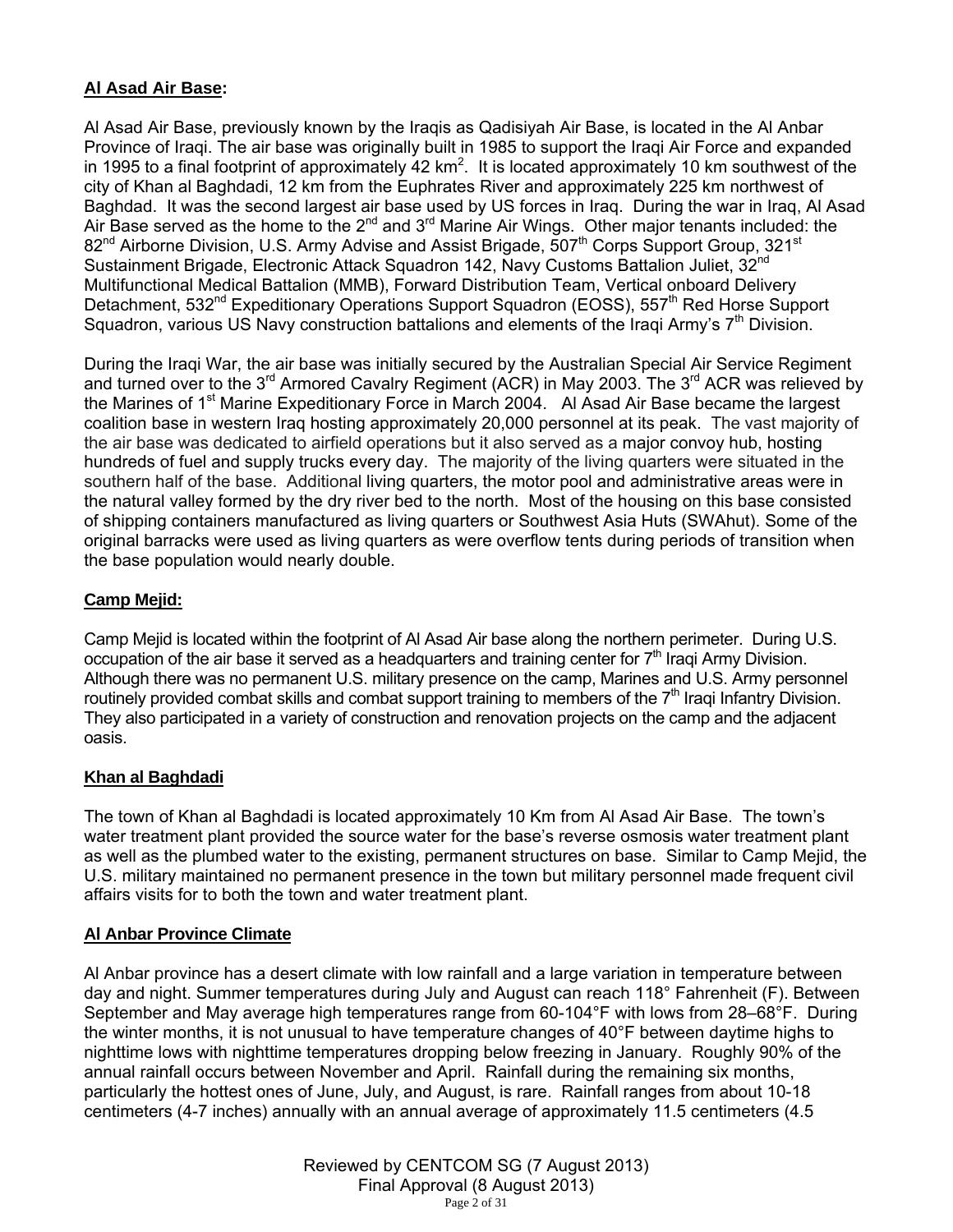inches). The summer months are marked by two kinds of wind phenomena, Sharqi and Shamal winds. Sharqi are the southern and southeasterly dry and dusty winds that occur from April to early June and again from late September through November. Sharqi winds can gust up to 50 miles per hour (MPH) and are often accompanied by violent dust storms. The Shamal winds are steady winds, absent only occasionally during mid-June to mid-September. Shamal winds are primarily from the north and northwest. These dry winds contribute to the extremely dusty conditions that occur in the region year round.

**SUMMARY:** Conditions that may pose a moderate or greater health risk are summarized in Table 1. Table 2 provides population based risk estimates for identified OEH conditions at Al Asad Air Base. As indicated in the detailed sections that follow Table 2, controls that have been established to reduce health risk have been factored into this assessment. In some cases, e.g. ambient air, specific controls are noted, but not routinely available/feasible.

### **POEMS Table 1: Summary of Occupational and Environmental Conditions with MODERATE or Greater Health Risk**

*Short-term health risks & medical implications:*

The following may have caused acute health effects in some individuals *during deployment* at Al Asad Air base.

Inhalation of dust: Both coarse particulate matter less than 10 micrometers in diameter (PM<sub>10</sub>) and fine particulate matter less than 2.5 micrometers in diameter ( $PM_{2.5}$ ) are routinely present in the air in Iraq at higher concentrations than would typically be experienced in the United States. Air sampling data for PM10 during June 2008 and again during at least one brief period in February 2009 revealed a **High** short-term health risk. Inhalation of  $PM_{10}$  at these concentrations may have resulted in mild to more serious short-term health effects (e.g., eye, nose, throat and lung irritation, coughing, sneezing, runny nose and shortness of breath). It is likely that some individuals sought treatment for acute respiratory irritation during this period. Individuals who sought medical treatment for these symptoms while deployed should have exposure/treatment noted in their medical record.

Heat injury: The short-term health risk of heat injury for unacclimatized individuals (i.e. on site less than four weeks) and those with underlying health conditions is **moderate**. For all other individuals the risk is **low**.

Leishmaniasis: The short-term risk for cutaneous leishmaniasis was moderate, particularly during the period of 2003-2005. Individuals who deployed from Al Asad Air Base or the other locations in the immediate vicinity, to urban or rural outlying areas, may have experienced increased short-term risk. Cutaneous leishmaniasis typically presents as skin lesions, single or multiple, that start as a papule and enlarge into an ulcer. Few reports of vector-borne disease were received thru official DoD medical event reporting systems. More cases of cutaneous leishmaniasis in U.S. troops were reported in the scientific literature than were reported in service-mandated reporting systems.

*Long-term health risks & medical implications:* **No long-term health risks were identified.**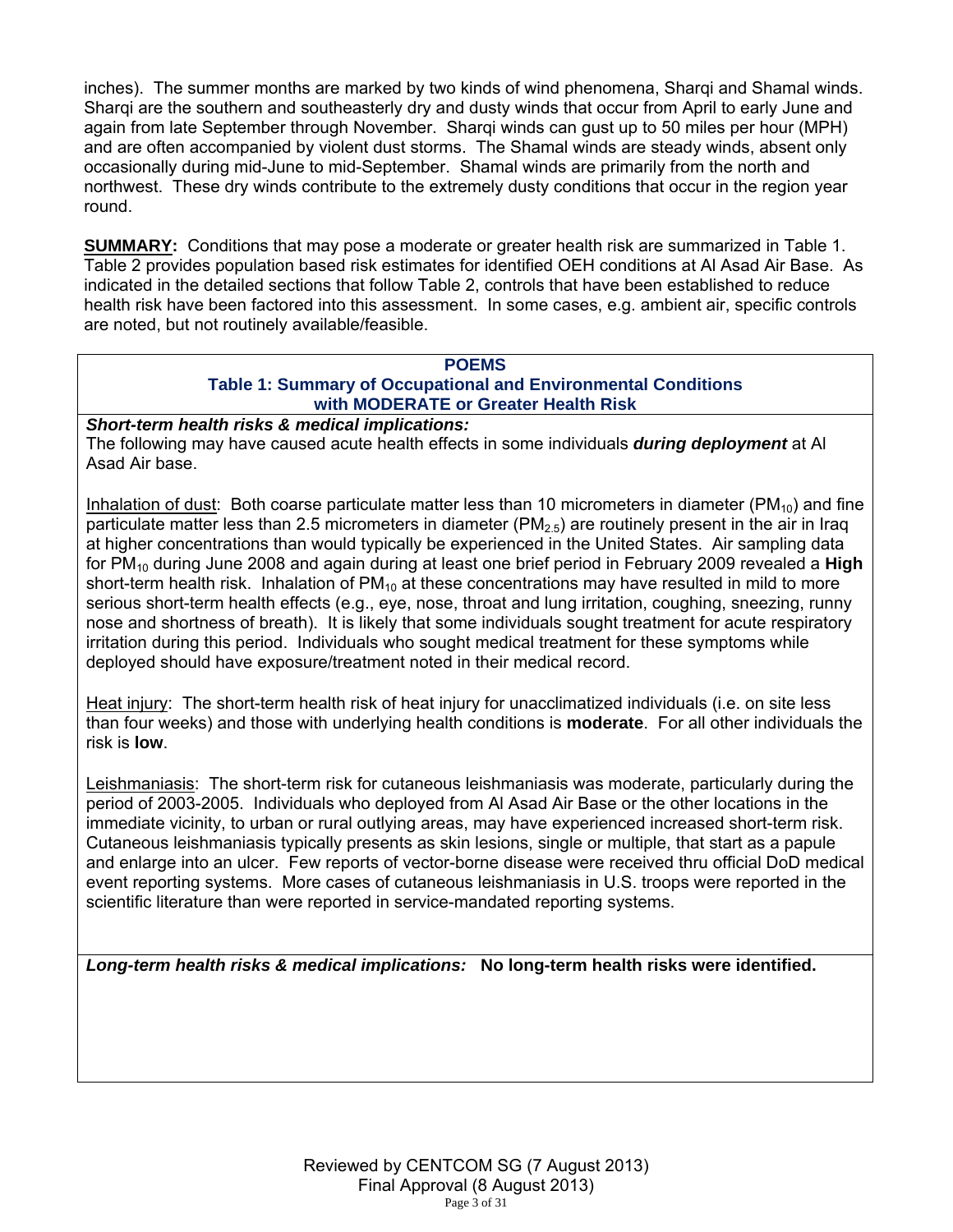| <b>POEMS</b><br>Table 2: Population-Based Health Risk Estimates - Al Asad Air Base, Iraq                    |                                                                                                                                                                                                                                                                                                                                                                                                                                                                                                                                                                                                                      |                                                                                                                                                                                                                                                                          |                                                                 |  |
|-------------------------------------------------------------------------------------------------------------|----------------------------------------------------------------------------------------------------------------------------------------------------------------------------------------------------------------------------------------------------------------------------------------------------------------------------------------------------------------------------------------------------------------------------------------------------------------------------------------------------------------------------------------------------------------------------------------------------------------------|--------------------------------------------------------------------------------------------------------------------------------------------------------------------------------------------------------------------------------------------------------------------------|-----------------------------------------------------------------|--|
| Source of<br><b>Unmitigated Health Risk</b><br><b>Identified</b><br>Estimate <sup>4</sup><br>Health $Risk3$ |                                                                                                                                                                                                                                                                                                                                                                                                                                                                                                                                                                                                                      | <b>Control Measures</b><br><b>Residual Health</b><br>Implemented <sup>5</sup><br><b>Risk Estimate<sup>4</sup></b>                                                                                                                                                        |                                                                 |  |
| Air                                                                                                         |                                                                                                                                                                                                                                                                                                                                                                                                                                                                                                                                                                                                                      |                                                                                                                                                                                                                                                                          |                                                                 |  |
| <b>Particulate matter</b><br>less than 10<br>microns in<br>diameter $(PM_{10})$                             | Short-term: Low risk for typical<br>exposures. There were two<br>occasions during which the acute<br>risk was elevated to High. Based<br>on the available data, this occurred<br>regularly during June 2008 and at<br>least one 24-hour period in<br>February 2009. The majority of the<br>time no acute health effects e.g.,<br>eye and/or upper respiratory tract<br>irritation, from PM <sub>10</sub> exposures are<br>anticipated to have occurred.<br>During peak exposure days, more<br>serious effects were possible in<br>susceptible persons (e.g., those<br>with asthma/existing respiratory<br>diseases). | Most personnel live and work<br>in air conditioned buildings or<br>tents.<br>For those not working in air<br>condition spaces, minimize<br>time outdoors and keep<br>doors or tent flaps closed.<br>Use of water for dust control<br>on unpaved roads and work<br>areas. | Short-term: Low.                                                |  |
|                                                                                                             | Long-term: Health guidelines not<br>defined                                                                                                                                                                                                                                                                                                                                                                                                                                                                                                                                                                          |                                                                                                                                                                                                                                                                          | Long-term: Health<br>guidelines not defined.                    |  |
| <b>Particulate matter</b><br>less than 2.5<br>microns in<br>diameter $(PM2.5)$                              | Short-term: Low risk for typical<br>exposures. The majority of the time<br>no acute health effects such as eye,<br>nose, or throat irritation from PM <sub>2.5</sub><br>exposure are anticipated to have<br>occurred. Mild acute (short-term)<br>health effects were possible for<br>those individuals who spent much of<br>their time outdoors. Existing<br>medical conditions (e.g., asthma or<br>respiratory diseases) may be<br>exacerbated.                                                                                                                                                                     | Limit strenuous physical                                                                                                                                                                                                                                                 | Short-term: Low                                                 |  |
|                                                                                                             | Long-term: Low. The majority of<br>time no anticipated chronic health<br>effects from $PM_{2.5}$ are anticipated to<br>have occurred. A small percentage<br>of individuals may have been at<br>increased risk of developing chronic<br>health conditions. These conditions<br>include reduced lung function,<br>chronic bronchitis, chronic<br>obstructive pulmonary disease<br>(COPD), asthma, and other<br>cardiopulmonary diseases. Those<br>with a history of asthma or pre-<br>existing cardiopulmonary disease<br>have a higher risk for developing<br>these chronic conditions.                               | activities when air quality is<br>poor, minimize time outdoors<br>and keep doors, windows<br>and tent flaps closed.                                                                                                                                                      | Long-term: Low                                                  |  |
| <b>Airborne Metals</b>                                                                                      | Short-Term: None identified<br>Long-term: None identified                                                                                                                                                                                                                                                                                                                                                                                                                                                                                                                                                            | Locate open pit burning<br>downwind of occupied areas<br>of the camp.                                                                                                                                                                                                    | Short-Term: None<br>identified<br>Long-term: None<br>identified |  |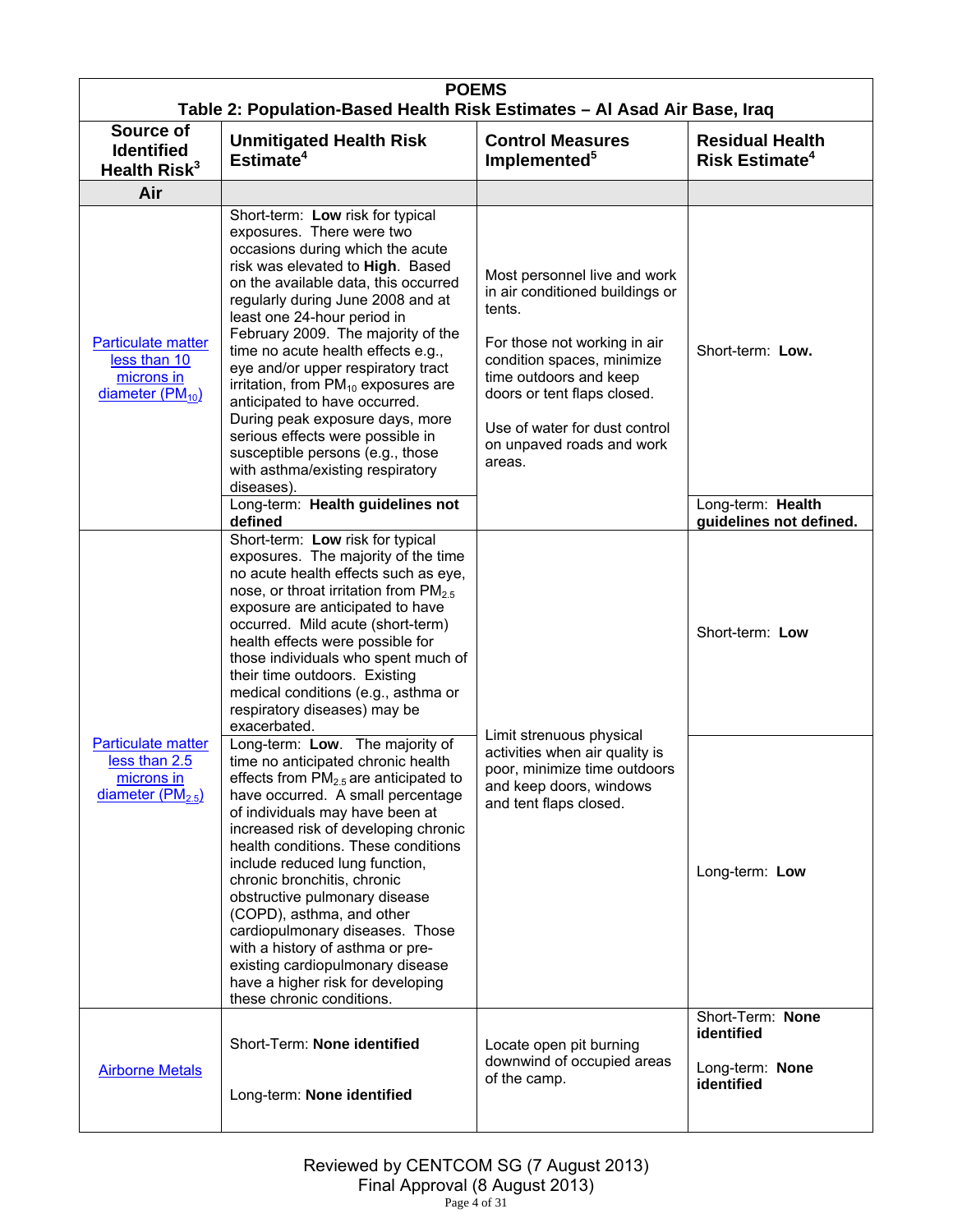| <b>POEMS</b><br>Table 2: Population-Based Health Risk Estimates - Al Asad Air Base, Iraq                                                                                                                                                                                                                                                                                                                                                                                                                     |                                                                                                                                                                                                                                                                                       |                                                                                                                                                                                                                                           |                                                                                                                                                                                                                                                                                     |  |
|--------------------------------------------------------------------------------------------------------------------------------------------------------------------------------------------------------------------------------------------------------------------------------------------------------------------------------------------------------------------------------------------------------------------------------------------------------------------------------------------------------------|---------------------------------------------------------------------------------------------------------------------------------------------------------------------------------------------------------------------------------------------------------------------------------------|-------------------------------------------------------------------------------------------------------------------------------------------------------------------------------------------------------------------------------------------|-------------------------------------------------------------------------------------------------------------------------------------------------------------------------------------------------------------------------------------------------------------------------------------|--|
| Source of<br><b>Identified</b><br>Health Risk <sup>3</sup>                                                                                                                                                                                                                                                                                                                                                                                                                                                   | <b>Unmitigated Health Risk</b><br>Estimate <sup>4</sup>                                                                                                                                                                                                                               | <b>Control Measures</b><br>Implemented <sup>5</sup>                                                                                                                                                                                       | <b>Residual Health</b><br>Risk Estimate <sup>4</sup>                                                                                                                                                                                                                                |  |
| <b>Volatile Organic</b><br>Compounds                                                                                                                                                                                                                                                                                                                                                                                                                                                                         | Short-Term: Low. All VOC<br>concentrations were less than their<br>respective military exposure<br>guidelines.                                                                                                                                                                        | Locate open pit burning<br>downwind of occupied areas<br>of the camp.                                                                                                                                                                     | Short-Term: Low.                                                                                                                                                                                                                                                                    |  |
| (VOC)                                                                                                                                                                                                                                                                                                                                                                                                                                                                                                        | Long-term: Low. All VOC<br>concentrations were less than their<br>respective military exposure<br>guidelines.                                                                                                                                                                         | Fuel spills cleaned up quickly<br>if they occur.                                                                                                                                                                                          | Long-term: Low.                                                                                                                                                                                                                                                                     |  |
| Soil                                                                                                                                                                                                                                                                                                                                                                                                                                                                                                         |                                                                                                                                                                                                                                                                                       |                                                                                                                                                                                                                                           |                                                                                                                                                                                                                                                                                     |  |
| Soil                                                                                                                                                                                                                                                                                                                                                                                                                                                                                                         | Short-Term: None identified                                                                                                                                                                                                                                                           | Locate open pit burning<br>downwind of occupied areas<br>of the camp.                                                                                                                                                                     | Short-Term: None<br>identified                                                                                                                                                                                                                                                      |  |
|                                                                                                                                                                                                                                                                                                                                                                                                                                                                                                              | Fuel spills cleaned up quickly<br>Long-term: None identified<br>if they occur.                                                                                                                                                                                                        |                                                                                                                                                                                                                                           | Long-term: None<br>identified                                                                                                                                                                                                                                                       |  |
| <b>Water</b>                                                                                                                                                                                                                                                                                                                                                                                                                                                                                                 |                                                                                                                                                                                                                                                                                       |                                                                                                                                                                                                                                           |                                                                                                                                                                                                                                                                                     |  |
| <b>Consumed Water</b><br>(Water Used for<br>Drinking)                                                                                                                                                                                                                                                                                                                                                                                                                                                        | Short-term: No short-term health<br>risk identified. US Army<br>Veterinarian approved bottled water<br>was provided for drinking. No<br>analyte was detected above the 14<br>day 15L/day Negligible drinking<br>water military exposure guidelines.<br>Long-term: No long-term health | Use of U.S. Army Veterinary<br>Command approved bottled<br>water was consumed. Other<br>than during a brief period<br>during the onset of the war.                                                                                        | Short-term: None.                                                                                                                                                                                                                                                                   |  |
|                                                                                                                                                                                                                                                                                                                                                                                                                                                                                                              | risk identified. US Army<br>Veterinarian approved bottled water<br>was provided for drinking. No<br>analyte was detected at or above<br>the 1year 15L/day Negligible<br>drinking water military exposure<br>guidelines.                                                               | Active and ongoing drinking<br>water surveillance program.                                                                                                                                                                                | Long-term: None.                                                                                                                                                                                                                                                                    |  |
| Water used for                                                                                                                                                                                                                                                                                                                                                                                                                                                                                               | Short-term health risk: None<br>identified                                                                                                                                                                                                                                            | Water surveillance programs<br>which routinely monitor for                                                                                                                                                                                | Short-term: None.                                                                                                                                                                                                                                                                   |  |
| <u>other purposes</u><br>(non-drinking)                                                                                                                                                                                                                                                                                                                                                                                                                                                                      | Long-term health risk: None<br>identified                                                                                                                                                                                                                                             | disinfectant residual and<br>bacteriological contamination                                                                                                                                                                                | Long-term: None.                                                                                                                                                                                                                                                                    |  |
| <b>Endemic</b><br><b>Disease</b>                                                                                                                                                                                                                                                                                                                                                                                                                                                                             |                                                                                                                                                                                                                                                                                       |                                                                                                                                                                                                                                           |                                                                                                                                                                                                                                                                                     |  |
| Short-term: Moderate. If ingesting<br>local food/water, the health effects<br>can temporarily incapacitate<br>personnel (diarrhea) or result in<br>prolonged illness (hepatitis A,<br>typhoid fever, brucellosis, hepatitis<br>E). Viral gastroenteritis can present<br>Gastrointestinal<br>to a high rate of personnel turnover,<br>shared dining, berthing, bathroom<br>facilities, and working spaces.<br>Long-term: Low. The majority of<br>gastrointestinal diseases do not<br>cause prolonged illness. |                                                                                                                                                                                                                                                                                       | <b>Standard Preventive</b><br>Medicine measures:<br>immunizations (hepatitis A<br>and typhoid fever), the<br>consumption of food and<br>water from approved sources,<br>and habitability inspections to<br>ensure cleanliness/sanitation. | Short-term: Low. Based<br>on disease incident<br>reporting from Iraq,<br>bacterial and protozoal<br>gastrointestinal diseases,<br>cholera, brucellosis, and<br>hepatitis E infections<br>present a low risk.<br>Long-term: Low based<br>on disease incident<br>reporting from Iraq. |  |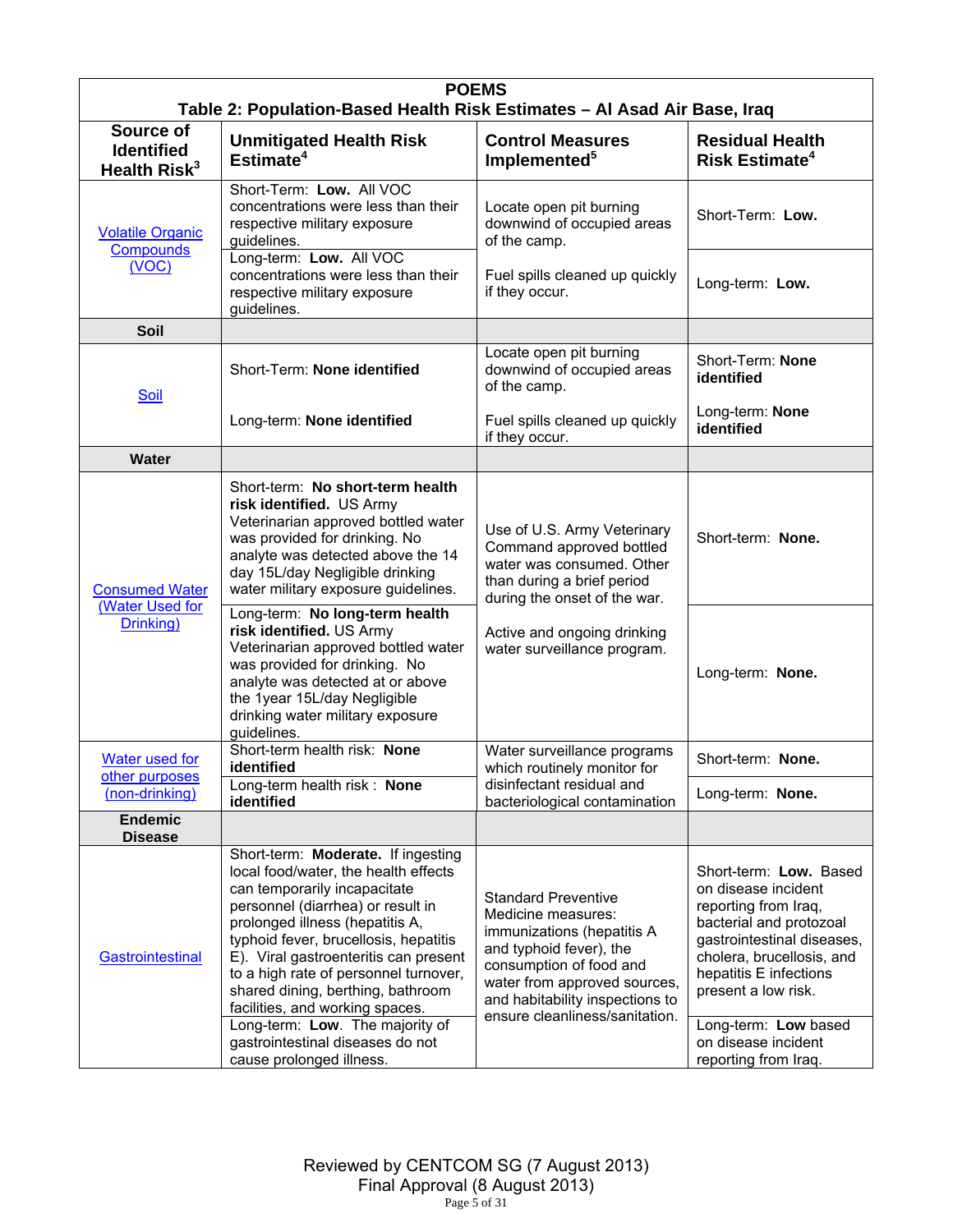| <b>POEMS</b><br>Table 2: Population-Based Health Risk Estimates - Al Asad Air Base, Iraq |                                                                                                                                                                                                                                                    |                                                                                                                                                                                             |                                                                                                                                                          |  |
|------------------------------------------------------------------------------------------|----------------------------------------------------------------------------------------------------------------------------------------------------------------------------------------------------------------------------------------------------|---------------------------------------------------------------------------------------------------------------------------------------------------------------------------------------------|----------------------------------------------------------------------------------------------------------------------------------------------------------|--|
| Source of<br><b>Identified</b><br>Health Risk <sup>3</sup>                               | <b>Unmitigated Health Risk</b><br>Estimate <sup>4</sup>                                                                                                                                                                                            | <b>Control Measures</b><br>Implemented <sup>5</sup>                                                                                                                                         | <b>Residual Health</b><br>Risk Estimate <sup>4</sup>                                                                                                     |  |
| <b>Arthropod Vector</b><br><b>Borne</b>                                                  | Short-term: Competent vectors and<br>reservoirs for disease are present.<br>Risk is low for malaria, West Nile<br>Disease, rickettsioses and Sindbis,<br>moderate for sandfly fever,<br>Crimean-Congo hemorrhagic fever,<br>and Leishmaniasis.     | <b>Standard Preventive</b><br>Medicine measures: proper<br>wearing of insecticide-treated<br>uniforms and the application                                                                   | Short-term: Moderate for<br>cutaneous leishmaniasis.<br>Low for all other vector-<br>borne diseases based on<br>disease incident<br>reporting from Iraq. |  |
|                                                                                          | Long-term: Moderate for<br>leishmaniasis, visceral.                                                                                                                                                                                                | of insect repellent to the skin,<br>removal of vector harborages<br>within camps, and the<br>application of pesticides.                                                                     | Long-term: Low based<br>on disease incident<br>reporting from Iraq.                                                                                      |  |
| <b>Water-Contact</b>                                                                     | Short-term: Low. The occurrence<br>of flooding after heavy rainfall<br>facilitates the spread of<br>leptospirosis already present in the<br>soil. Fresh water sources (standing,<br>rivers, etc.) support the snail vector<br>for schistosomiasis. | Avoidance of fresh water<br>sources, such as rivers,<br>puddles/standing water,<br>drainage areas, etc.<br>Treatment (primarily                                                             | Short-term: Low based<br>on disease incident<br>reporting from Iraq.                                                                                     |  |
|                                                                                          | Long-term: Low based on disease<br>incident reporting from Iraq.                                                                                                                                                                                   | chlorination) process for non-<br>drinking water (water used for<br>bathing, cooking, etc.) kills<br>schistosomiasis cercariae.                                                             | Long-term: Low based<br>on disease incident<br>reporting from Iraq.                                                                                      |  |
| Respiratory                                                                              | Short-term: Moderate. The high<br>rate of personnel turnover, shared<br>dining, berthing, recreational<br>facilities, and working spaces allow<br>for the easy transmission of upper<br>respiratory infections, including<br>influenza.            | Influenza immunizations are<br>given either before or during<br>deployment. Local and third<br>country national<br>workers/contractors are                                                  | Short-term: Low for<br>upper respiratory<br>infections.                                                                                                  |  |
|                                                                                          | Long-term: Low. The majority of<br>respiratory diseases do not cause<br>prolonged illness.                                                                                                                                                         | required to complete health<br>screening prior to<br>employment.                                                                                                                            | Long-term: Low based<br>on disease incident<br>reporting from Iraq.                                                                                      |  |
| <b>Animal Contact</b>                                                                    | Short-term: Exposures to animals<br>and/or locations where animals are<br>kept (barnyards, slaughterhouses)<br>are the primary infection sources<br>for: Low. Anthrax Moderate. Q-<br>Fever and rabies.                                            | <b>Standard Preventive Medicine</b><br>measures, as well as COCOM<br>policy, generally prohibit<br>contact with, adoption, or<br>feeding of feral animals.<br>Immunizations for anthrax and | Short-term: Low based<br>on disease incident<br>reporting from Iraq.                                                                                     |  |
|                                                                                          | Long-term: Low based on disease<br>incident reporting from Iraq.                                                                                                                                                                                   | rabies (rabies vaccination<br>and/or immune globulin given<br>if clinically directed).                                                                                                      | Long-term: Low based<br>on disease incident<br>reporting from Iraq.                                                                                      |  |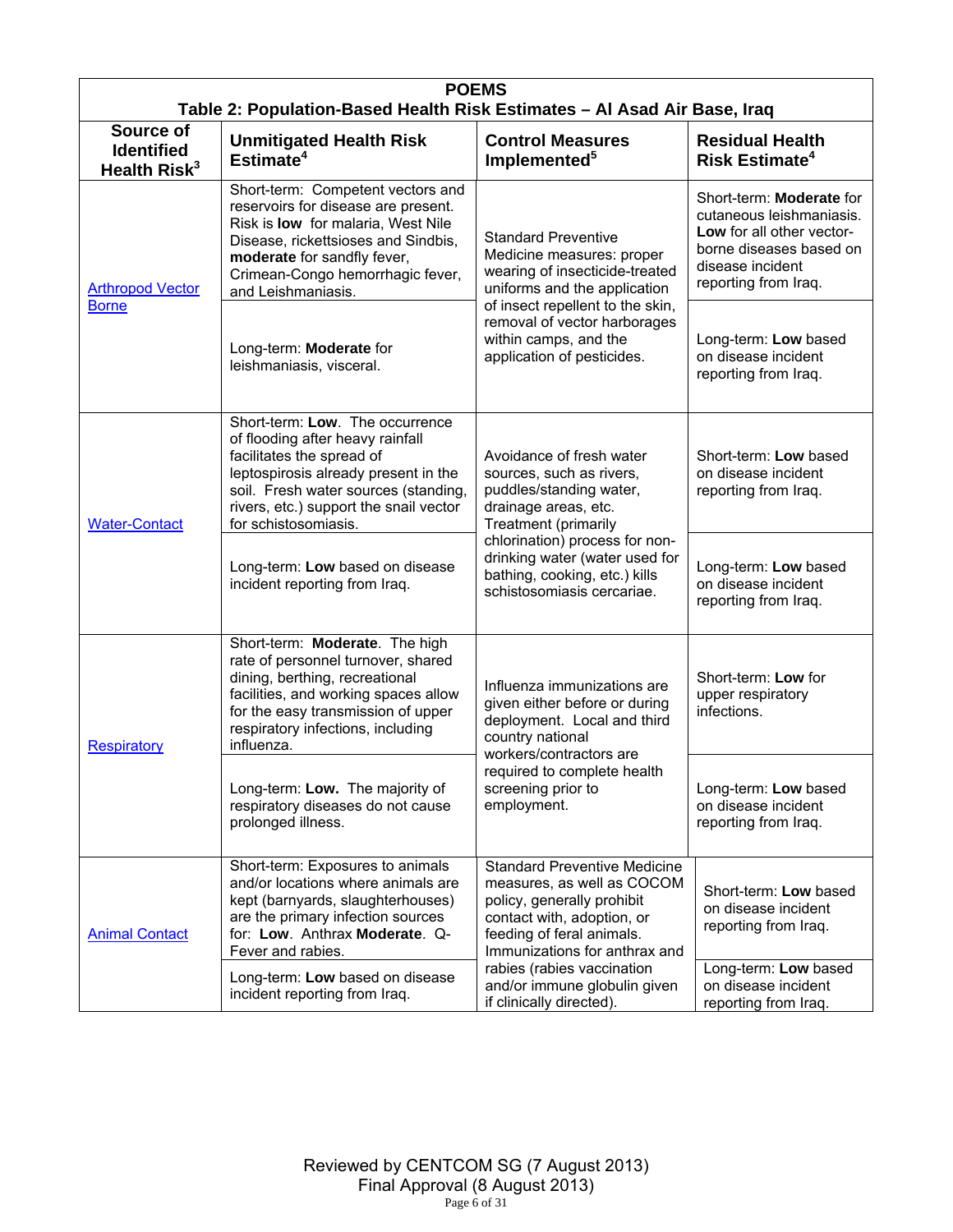| <b>POEMS</b><br>Table 2: Population-Based Health Risk Estimates - Al Asad Air Base, Iraq |                                                                                                                                                                                                                                                                                                                        |                                                                                                                                                                                        |                                                            |  |
|------------------------------------------------------------------------------------------|------------------------------------------------------------------------------------------------------------------------------------------------------------------------------------------------------------------------------------------------------------------------------------------------------------------------|----------------------------------------------------------------------------------------------------------------------------------------------------------------------------------------|------------------------------------------------------------|--|
| Source of<br><b>Identified</b><br>Health Risk <sup>3</sup>                               | <b>Unmitigated Health Risk</b><br>Estimate <sup>4</sup>                                                                                                                                                                                                                                                                | <b>Control Measures</b><br>Implemented <sup>5</sup>                                                                                                                                    | <b>Residual Health</b><br><b>Risk Estimate<sup>4</sup></b> |  |
| <b>Venomous</b><br><b>Animal/Insects</b>                                                 |                                                                                                                                                                                                                                                                                                                        |                                                                                                                                                                                        |                                                            |  |
| Snakes, scorpions,<br>and spiders                                                        | Short-term: Low. If encountered,<br>effects of venom vary with species<br>from mild localized swelling (e.g.<br>scorpion species) to potentially<br>lethal (e.g. saw-scaled viper).                                                                                                                                    | <b>Standard Preventive Medicine</b><br>measures, such as the<br>reduction of harborages for<br>these animals, as well as<br>education on how to avoid<br>them (shake out boots before) | Short-term: Low.<br>Long-term: No long-                    |  |
|                                                                                          | Long-term: No long-term health<br>risk identified.                                                                                                                                                                                                                                                                     | donning, etc.), reduce the risk<br>of exposure.                                                                                                                                        | term health risk<br>identified.                            |  |
| <b>Heat/Cold Stress</b>                                                                  |                                                                                                                                                                                                                                                                                                                        |                                                                                                                                                                                        |                                                            |  |
| Heat                                                                                     | Short-term: <b>Moderate</b> risk of heat<br>injury in summer months for<br>unacclimatized personnel.                                                                                                                                                                                                                   | Adequate periods of<br>acclimatization for newly<br>reporting or returning<br>personnel.<br>Adjustment of work-rest cycles                                                             | Short-term: Low.                                           |  |
|                                                                                          | Long-term: Low.                                                                                                                                                                                                                                                                                                        | based on monitoring of<br>climatic conditions and proper<br>hydration and nutrition.                                                                                                   | Long-term: Low.                                            |  |
| Cold                                                                                     | Short-term: Low. The risk for cold<br>Provision of adequate foul<br>stress/injuries is largely dependent<br>weather clothing<br>on clothing/equipment worn,<br>operational work intensity and<br>Appropriate work/rest cycles<br>individual factors rather than<br>during cold weather<br>environmental factors alone. |                                                                                                                                                                                        | Short-term: Low.                                           |  |
|                                                                                          | Long-term: Low                                                                                                                                                                                                                                                                                                         |                                                                                                                                                                                        | Long-term: Low                                             |  |
| <b>Noise</b>                                                                             |                                                                                                                                                                                                                                                                                                                        |                                                                                                                                                                                        |                                                            |  |
| <b>Noise</b><br>(Continuous)                                                             | Short-term: Low.                                                                                                                                                                                                                                                                                                       | Use of hearing protection.<br>Labeling noise hazardous<br>areas.                                                                                                                       | Short-Term: Low.                                           |  |
|                                                                                          | Long-term: Data not available.                                                                                                                                                                                                                                                                                         | Leadership enforcement of<br>compliance with available<br>PPE.                                                                                                                         | Long-Term: Low.                                            |  |
| <b>Unique Concerns</b>                                                                   |                                                                                                                                                                                                                                                                                                                        |                                                                                                                                                                                        |                                                            |  |
| None identified<br>based on existing<br>data.                                            | Short and Long Term: Data not<br>available.                                                                                                                                                                                                                                                                            | <b>None</b>                                                                                                                                                                            | Short and Long Term:<br>Data not available.                |  |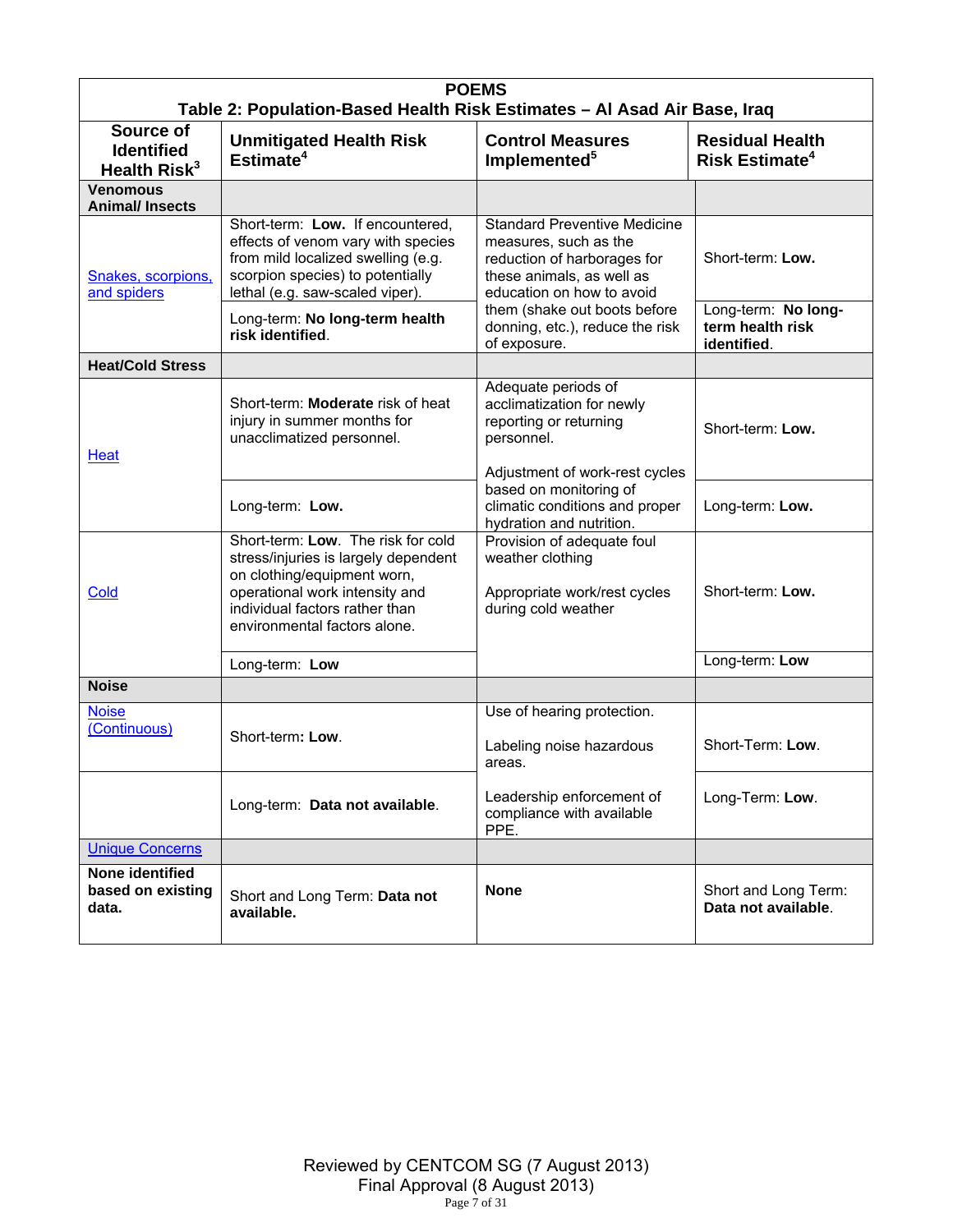#### **POEMS Table 2: Population-Based Health Risk Estimates – Al Asad Air Base, Iraq**

Foot Notes:

<sup>1</sup> This Summary Table provides a qualitative estimate of population-based short-and long-term health risks associated with the occupational and environment conditions at Al Asad Air Base and other locations frequented by U.S. military personnel in the immediate vicinity of Al Asad Air Base. It does not represent an individual exposure profile. Actual individual exposures and health effects depend on many variables. For example, while a chemical may be present in the environment, if a person does not inhale, ingest, or contact a specific dose of the chemical for adequate duration and frequency, then there may be no health risk. Alternatively, a person at a specific location may experience a unique exposure, such as at the burn pit, which could result in a significant individual exposure. Any such person seeking medical care should have their specific conditions of exposure documented on Form SF600.

 $2$  This assessment is based on specific environmental sampling data and reports obtained from July 2003 through December 2011. Sampling locations are assumed to be representative of exposure points for the camp population but may not reflect all the fluctuations in environmental quality or capture unique exposure incidents.

<sup>3</sup> This Summary Table is organized by major categories of identified sources of health risk. It only lists those subcategories specifically identified and addressed at Al Asad Air Base. The health risks are presented as Low, Moderate, High or Extremely High for both acute and chronic health effects. The risk level is based on an assessment of both the potential severity of the health effects that could be caused and probability that exposure would occur at a level to produce such health effects. Details can be obtained from the Navy and Marine Corps Public Health Center. More detailed descriptions of OEH exposures that were evaluated are discussed in the following sections of this report.

<sup>4</sup> Risks in this Summary Table are based on quantitative surveillance thresholds (e.g. review of disease surveillance data) or screening levels (e.g. Military Exposure Guidelines (MEG) for chemicals*).* Some previous assessment reports may provide slightly inconsistent risk estimates because quantitative criteria such as MEG may have changed since the samples were originally evaluated and/or because this assessment makes use of all historic site data while previous reports may have only been based on a few samples.

<sup>5</sup> All OEH risk estimates represent residual risk after accounting for preventive controls in place. Occupational exposures and exposures to endemic diseases are greatly reduced by preventive measures in place. For environmental exposures related to airborne dust, there are limited preventive measures available and available measures have little efficacy in reducing exposure to ambient conditions.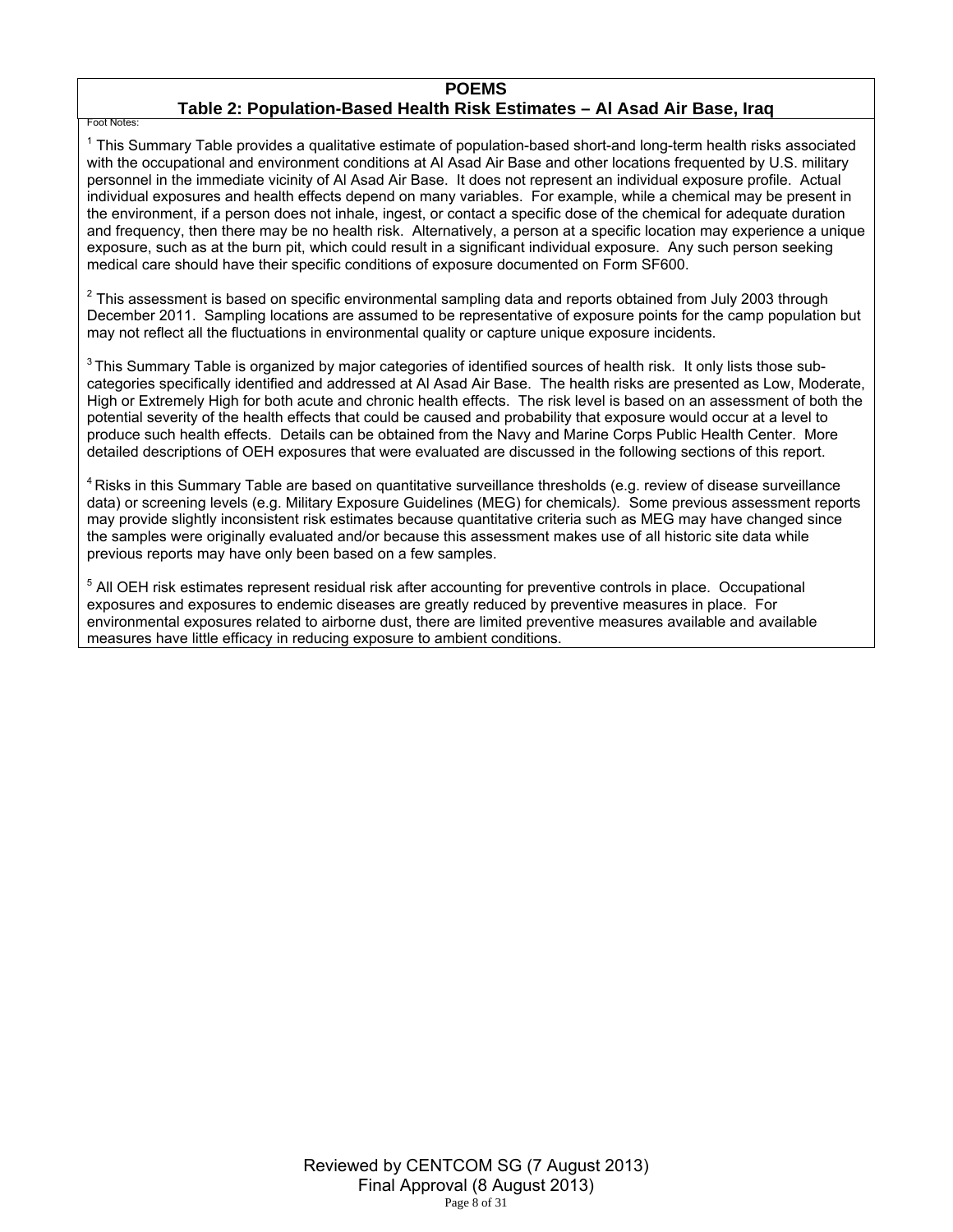# **1 Discussion of Health Risks at Al Asad, Iraq by Source**

The following sections provide additional information about the OEH conditions summarized above. All risk assessments were performed using the methodology described in the US Army Public Health Command Technical Guide 230, *Environmental Health Risk Assessment and Chemical Exposure Guidelines for Deployed Military Personnel* (USAPHC TG 230). All OEH risk estimates represent residual risk after accounting for preventive controls in place. Occupational exposures and exposures to endemic diseases are greatly reduced by preventive measures in place. For environmental exposures related to airborne dust, there are limited preventive measures available, and available measures have little efficacy in reducing exposure to ambient conditions.

# **2 Air**

# 2.1 Area-Specific Sources Identified

The combination of multiple on base air pollution sources, climatic conditions and topographic features contribute to air quality degradation in Al Anbar Province.

- The hot, dry climate of Al Anbar Province results in very dusty conditions in and around Al Asad Air Base throughout the year. Two kinds of wind phenomena, Sharqi and Shamal, are present. Both contribute significantly to the amount of airborne dust present. Sharqi are the south to southeasterly dry and gusty winds which occasionally gust to 50 miles per hour. The Sharqi occur from April to early June and again from late September through November. These winds are often accompanied by violent dust storms. The Shamal are a steadier north to northwesterly wind, present from mid-June to mid-September. The very dry air brought by the Shamal, accompanied by intensive sun heating, robs the soil of any remaining moisture.
- There were no off site industrial sources present in the immediate vicinity of Al Asad Air Base.
- Al Asad Air Base initially disposed of refuse via open burning. Open burning eventually transitioned to the use of incinerators. Smoke plumes from refuse burning periodically impacted sectors Al Asad Air base depending on the prevailing winds.
- Prior to 2007 electric power was provided by numerous tactical generators located throughout the air base. After 2007, power was supplied by a central 35MW Power Plant. Some tactical generators remained in use post 2007 but the number of operating generators was significantly reduced. Exhaust products associated with diesel/JP-8 fuel for electric power generation include particulate matter, hydrocarbons and other gaseous air emissions such as carbon monoxide and nitrogen oxides.
- Emissions from different types of small and large military vehicles, and combustion by-products associated with jet fuel were also probable contributors to the air pollution in the vicinity. Emissions from these sources are similar to those produced in electric power generation.

# 2.2 Particulate Matter

Particulate matter (PM) is a complex mixture of extremely small particles suspended in the air. PM includes solid particles and liquid droplets emitted directly into the air by sources such as: power plants, motor vehicles, aircraft, generators, construction activities, fires, and natural windblown dust. PM can include sand, soil, metals, volatile organic compounds, allergens, and other compounds such as nitrates or sulfates that are formed by condensation or transformation of combustion exhaust. PM composition and particle size vary considerably depending on the source. Generally particulate matter of health concern is divided into two fractions:  $PM_{10}$ , which includes coarse particles with a diameter of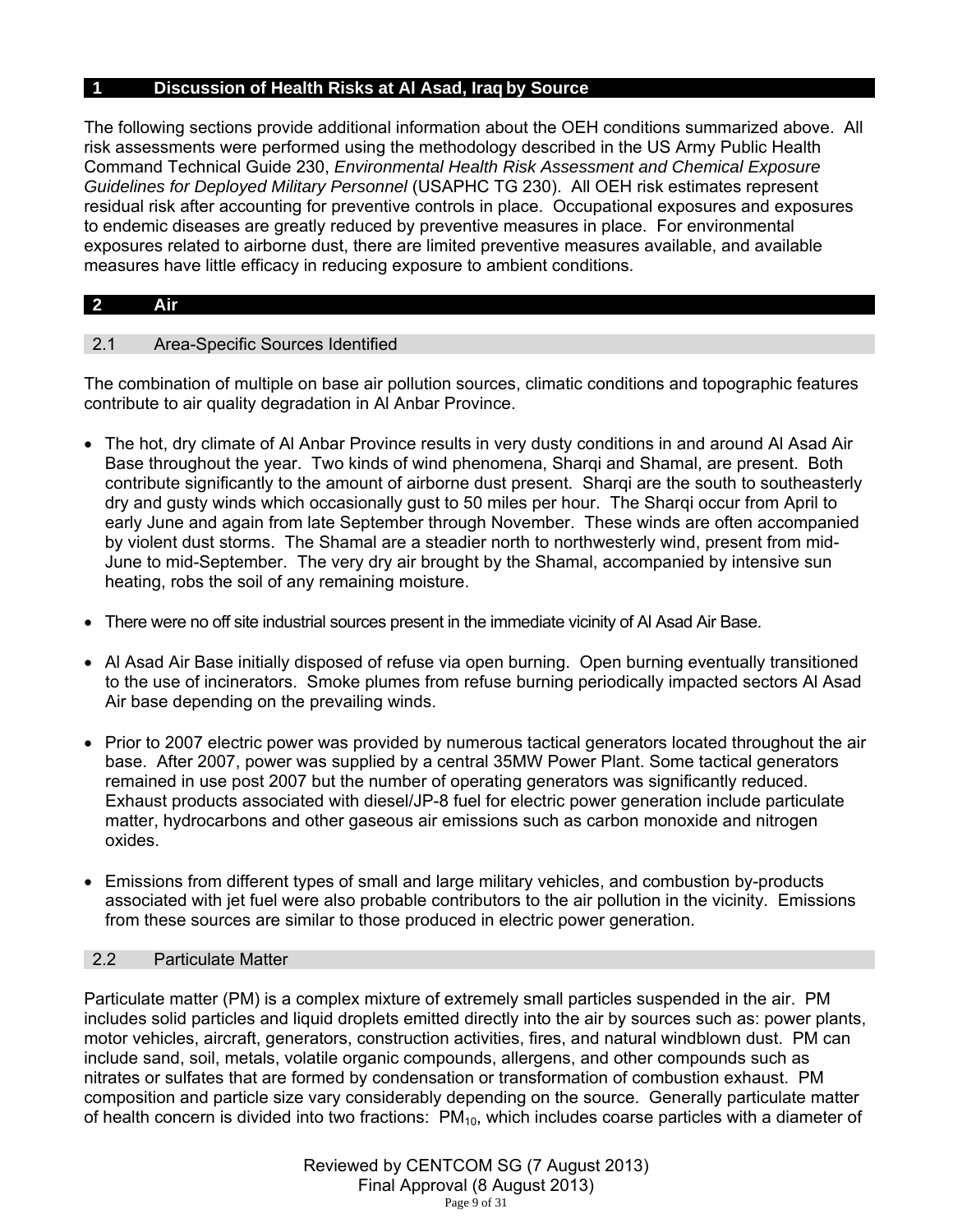10 micrometers or less (0.0004 inches or one-seventh the width of a human hair), and fine particles less than 2.5 micron ( $PM<sub>2.5</sub>$ ), which can reach the deepest regions of the lungs when inhaled. Exposure to excessive PM is linked to a variety of potential health effects.

# 2.3 Particulate Matter, less than 10 microns  $(PM_{10})$

2.3.1 Exposure Guidelines:

Short-term (24-hour)  $PM_{10}$  (mg/m<sup>3</sup>):

- Negligible MEG=0.250
- Marginal MEG=0.420
- Critical MEG=0.600

Long-term PM $_{10}$  MEG (mg/m $^3$ ):

• Not defined.

2.3.2 Sample data/notes:

A total of Sixty-three, 24-hour PM<sub>10</sub> samples were collected from the July 2003 to December 2011 at Al Asad Air Base. No air sampling information was available from Camp Mejid and Khan al Baghdadi sites.

Air sampling was done sporadically at Al Asad Air Base from 2003 to 2011. For example, samples were collected only during one quarter of 2003 ( $3<sup>rd</sup>$  quarter, 8 air samples), 2005 ( $4<sup>th</sup>$  quarter, 6 air samples), 2006 (3<sup>rd</sup> quarter, 1 air sample), 2007 (3<sup>rd</sup> quarter, 2 air samples), 2010 (2<sup>nd</sup> quarter, 1 air sample), and 2011 ( $3<sup>rd</sup>$  quarter, 2 air samples) but no data are available for the remainder of those years. Two air samples were collected in 2009 (one each during the 1<sup>st</sup> and 3<sup>rd</sup> calendar quarter) but no samples were collected the remainder of the year. Finally, air sampling was performed only during three calendar quarters of 2004 (1<sup>st</sup>, 2<sup>nd</sup>, and 4<sup>th</sup> quarter, total of 18 air samples) and 2008 (1<sup>st</sup>, 2<sup>nd</sup>, and  $3<sup>rd</sup>$  quarter, total of 22 air samples).

2.3.3 Short-term (acute) health risk for  $PM_{10}$ :

# **Approach**:

Camp Mejid is located within the footprint of Al Asad Air base along the northern perimeter. For purposes of this assessment, air sampling data from Al Asad Air Base were considered representative of both locations. To assess acute risk associated with  $PM_{10}$ , the peak concentrations of  $PM_{10}$  were used to arrive at the acute risk for the period from July 2003 to December 2011. The peak concentrations ranged 0.076 mg/m<sup>3</sup> to 1.917 mg/m<sup>3</sup>. The average of these quarterly peak concentrations, 0.413  $mg/m<sup>3</sup>$ , was used as the starting point for assessment of acute risk. A single sample, collected on June 30, 2008, was excluded from this range and the calculation of the peak average concentration because it was more than 14 times the next highest peak detected in any other sample. However, the acute risk assessment does incorporate the June 30, 2008 sample as well as two other samples collected in June 2008 which represented the third and fourth highest peak concentrations detected at Al Asad Air Base during the eight years included in this POEMS.

Khan al Baghdadi is approximately 10 km from Al Asad Air base. This distance precludes using particulate data generated at Al Asad to assess health risk at Khan Al Baghdadi. No sampling data exist for this location.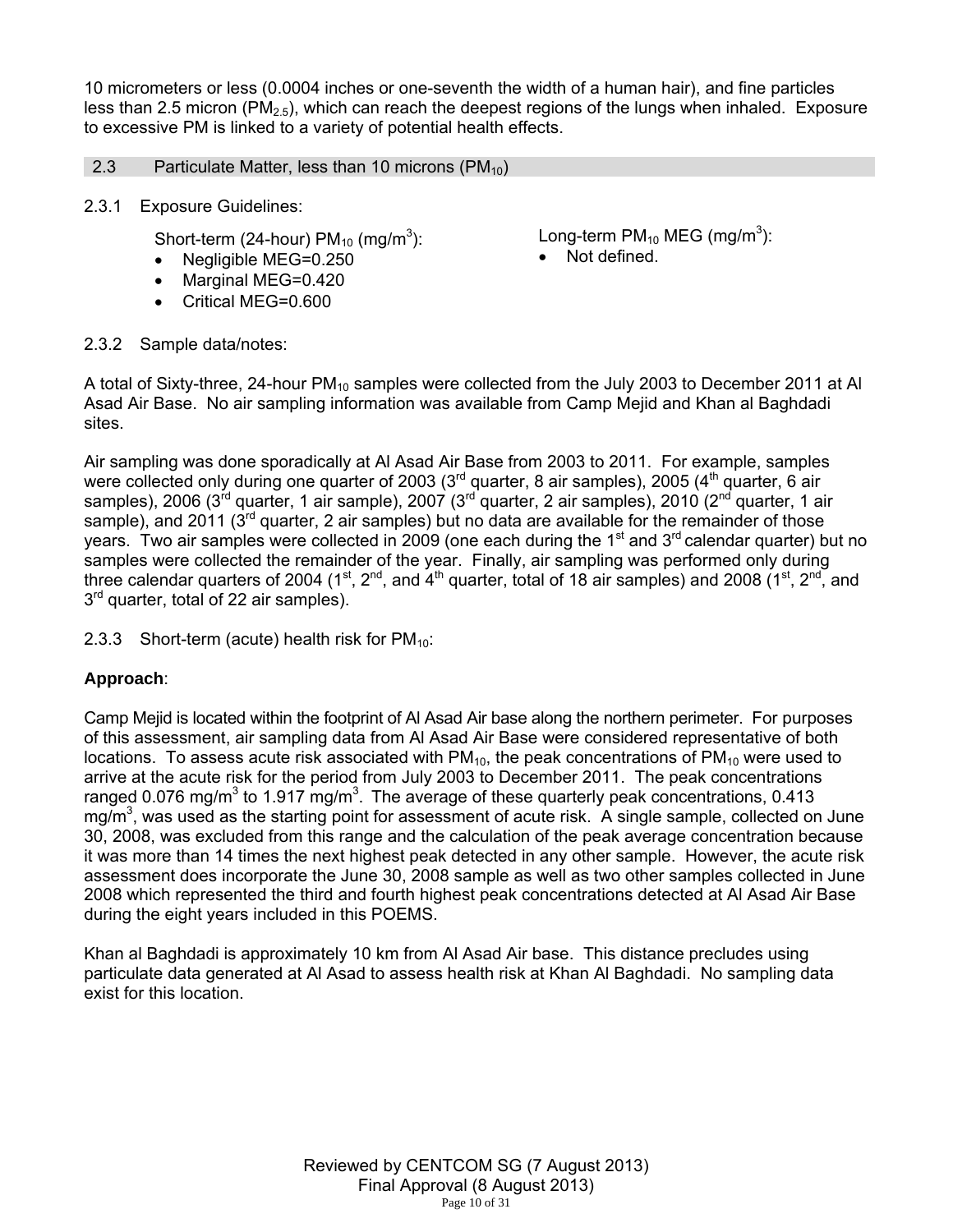# **Risk Summary**:

# Al Asad Air Base and Camp Mejid.

Overall, the acute health risk associated with  $PM_{10}$  exposure at the concentrations found at Al Asad Air Base and Camp Mejid was **low**. There were, however, at least two periods during which sampling data indicated that acute health risk was elevated to **high**. This occurred regularly during June 2008 and again during a brief period in February 2009.

**Medical implications**: At the low risk level, a small number of individuals may have experienced eye, nose, and throat irritation and sought medical attention. In most of these individuals the symptoms would have been mild and temporary requiring no medical treatment. During periods of high risk, more individuals may have been affected and the severity of symptoms increased. It is likely that more individuals sought medical attention during the periods of elevated risk. Symptoms associated with exposure to  $PM_{10}$  would be expected to resolve after exposure ceases. The health status of persons with pre-existing conditions (e.g., asthma, or cardiopulmonary diseases) may have worsened, especially during peak exposure periods.

**Confidence in the risk assessment**: Confidence in the risk assessment is **low** based on the limited  $PM_{10}$  air sampling data available and inconsistency of sampling.

2.3.4 Long-term (chronic) health risk for  $PM_{10}$ :

Health guidelines not defined for PM<sub>10</sub>. The EPA has retracted its long-term standard (NAAQS) for  $PM_{10}$  due to an inability to clearly link chronic health effects with  $PM_{10}$  exposures, therefore, there is no chronic health hazard defined for  $PM_{10}$ 

Khan Al Baghdadi. Indeterminate, no data exist. *Return to Table 2*

2.4 Particulate Matter, less than 2.5 microns  $(PM_{2.5})$ 

2.4.1 Exposure Guidelines:

Short-term (24-hour)  $PM<sub>2.5</sub> MEGs$  (mg/m3):

- Negligible MEG=0.065
- Marginal MEG=0.250
- Critical MEG=0.500

Long-term (1year)  $PM<sub>2.5</sub> MEGs$  (mg/m3):

- Negligible MEG=0.015
- Marginal MEG=0.065.

2.4.2 Sample data/notes:

From 1<sup>st</sup> quarter 2004 through the 4<sup>th</sup> quarter 2011, 47 ambient, 24-hour air samples were collected at Al Asad Air base for  $PM_{2.5}$  PM<sub>2.5</sub> sampling was sporadic during this period with no sampling data available for 2003 and 2006 through 2008. No  $PM<sub>2.5</sub>$  data exist from Camp Mejid and Khan al Baghdadi.

2.4.3 Short-term (acute) health risk for  $PM_{2.5}$ :

**Approach**: To assess acute risk associated with PM<sub>2.5</sub>, quarterly peak concentrations of PM<sub>2.5</sub> were used to estimate acute risk for the 1<sup>st</sup> quarter 2004 through the  $4<sup>th</sup>$  quarter 2011. Quarterly peak concentrations ranged from 0.024 mg/m<sup>3</sup> to 0.223 mg/m<sup>3</sup>. The average of these quarterly peak concentrations of 0.089 mg/m<sup>3</sup> was used as the starting point for assessment of acute risk. The risk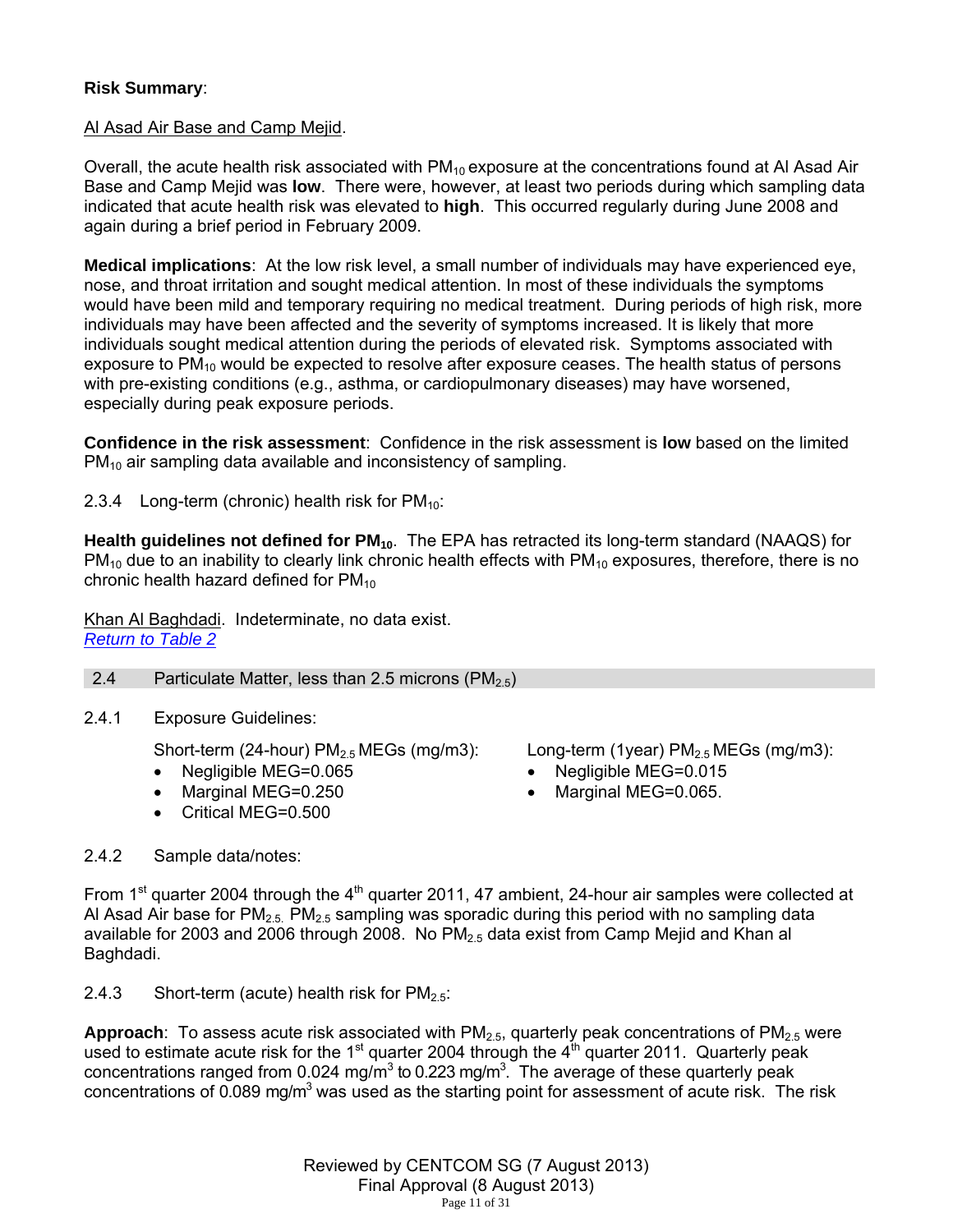assessment was then repeated on each of the 5 highest quarterly peak concentrations to determine if there were periods of elevated risk.

# **Risk Summary**:

# Al Asad Air Base and Camp Mejid.

From 1<sup>st</sup> quarter 2004 through the 4<sup>th</sup> quarter 2011, the acute risk associated with PM<sub>2.5</sub> exposure at the concentrations found at Camps and vicinity camp areas was **low**.

**Medical implications**: At the **low** risk level, a small percentage of individuals may experience shortterm health effects such as eye, nose, throat and lung irritation, coughing, sneezing, runny nose and shortness of breath. Some individuals might seek outpatient medical care although most individuals would have experienced only mild effects which would have typically resolve when exposure ceased. A small number of individuals may experience more pronounced effects such as decreased lung function and worsening of pre-existing medical conditions such as asthma.

**Confidence in the risk assessment**: Confidence in the risk assessment is **low** based on the limited PM2.5 air sampling data available and inconsistency of sampling.

2.4.4 Long-term (chronic) health risk for  $PM_{2.5}$ :

**Approach**: For chronic health risk, it was assumed that the longest deployment lasted twelve to fifteen months. To assess chronic risk associated with  $PM<sub>2.5</sub>$ , the overall yearly average concentration of  $PM_{2.5}$  was used to arrive at a long term health risk for 1<sup>st</sup> quarter 2004 through the 4<sup>th</sup> quarter 2011. The average concentration during the period was 0.097 mg/m<sup>3</sup>, with a range from 0.024 mg/m<sup>3</sup> to 0.223 mg/m<sup>3</sup>. If sufficient data were available, the risk assessment was then repeated using the annual average concentrations for each year  $PM<sub>2.5</sub>$  data exist.

# **Risk Summary**:

From 1<sup>st</sup> quarter 2004 through the 4<sup>th</sup> quarter 2011, the long term (chronic) risk associated with PM<sub>2.5</sub> exposure at the concentrations found at these locations was **low**. There was insufficient data to determine if periods of elevated long-term health risk existed.

**Medical implications**: A small percentage of individuals may have been at increased risk of developing chronic health conditions. These conditions include reduced lung function, chronic bronchitis, chronic obstructive pulmonary disease, asthma and certain cardiopulmonary diseases. Those with a history of asthma or pre-existing cardiopulmonary disease have a higher risk for exacerbating these chronic conditions. However, as the majority of the population at Al Asad Air Base did not work outdoors for more than eight to twelve hours/day the risk for these chronic conditions is likely overstated.

**Confidence in the risk assessment**: Confidence in the risk assessment is **low** based on the limited  $PM<sub>2.5</sub>$  air sampling data available and inconsistency of sampling.

Khan Al Baghdadi. Indeterminate, no data exist. *Return to Table 2*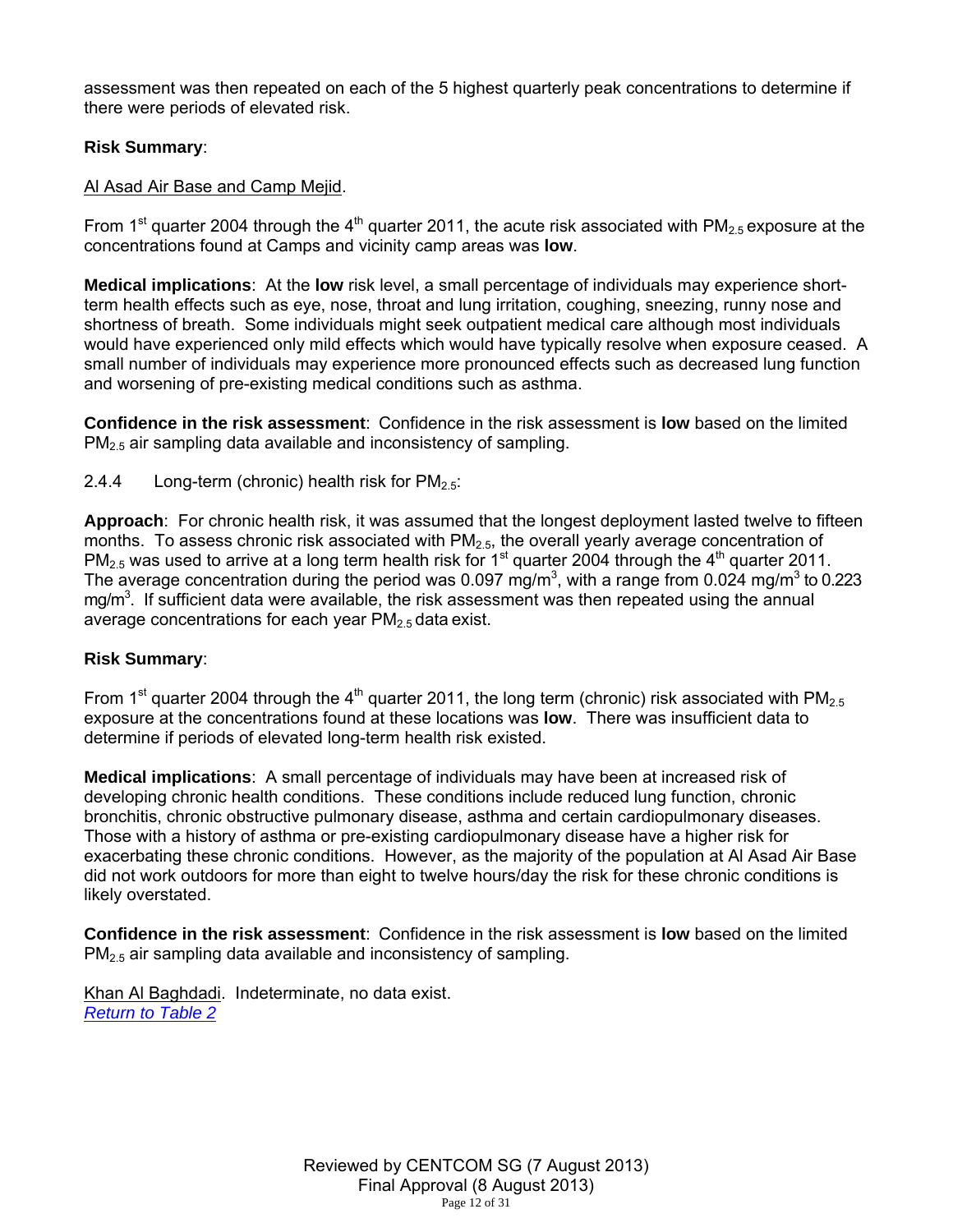## 2.5 Airborne Metals

## 2.5.1 Sample data/Notes:

From July 2003 through December 2011, metals analysis was performed on 110 (PM $_{10}$  and  $PM<sub>2.5</sub>$ ) ambient air samples collected at Al Asad Air Base. No metals were detected above their corresponding military exposure guidelines published in the USAPHC TG 230. No sampling data exist for the Khan al Baghdadi.

### **Risk Summary**:

Al Asad Air base and Camp Mejid.

2.5.2 Short-term (acute) health risk:

# **No short-term health risk was identified based on available sampling data.**

2.5.3 Long-term (chronic) Health risk:

# **No long-term health risk was identified based on available sampling data.**

**Confidence in the risk assessment**: Confidence in this risk assessment is medium based on available sampling data within this region and similar sampling results from throughout western Iraq.

Khan al Baghdadi. Indeterminate, no data exist. *Return to Table 2*

- 2.6 Volatile Organic Compounds (VOC)
- 2.6.1 Sample data/Notes:

From 3rd quarter 2003 through 4th quarter 2011, 20 air samples were collected at Al Asad Air Base for VOC analysis. For screening purposes, sample results were compared with each of the corresponding short/long-term MEG published in the USAPHC TG 230. None of the detected VOCs were present at concentrations above their corresponding MEG values.

### **Risk Summary**:

### Al Asad Air base.

2.6.3 Short-term (acute) health risk of VOCs*:* 

# **No short-term health risk was identified based on available sampling data.**

**Confidence in the risk assessment**: Confidence in this risk assessment is low based the relatively few samples taken and the laboratory's limited capability to quantify some VOC compounds.

2.6.4 Long-term (chronic) health risk of VOCs*:* 

### **No long-term health risk was identified based on available sampling data.**

**Confidence in the risk assessment**: Confidence in this risk assessment is medium based the relatively few samples taken and the laboratory's limited capability to quantify some VOC compounds.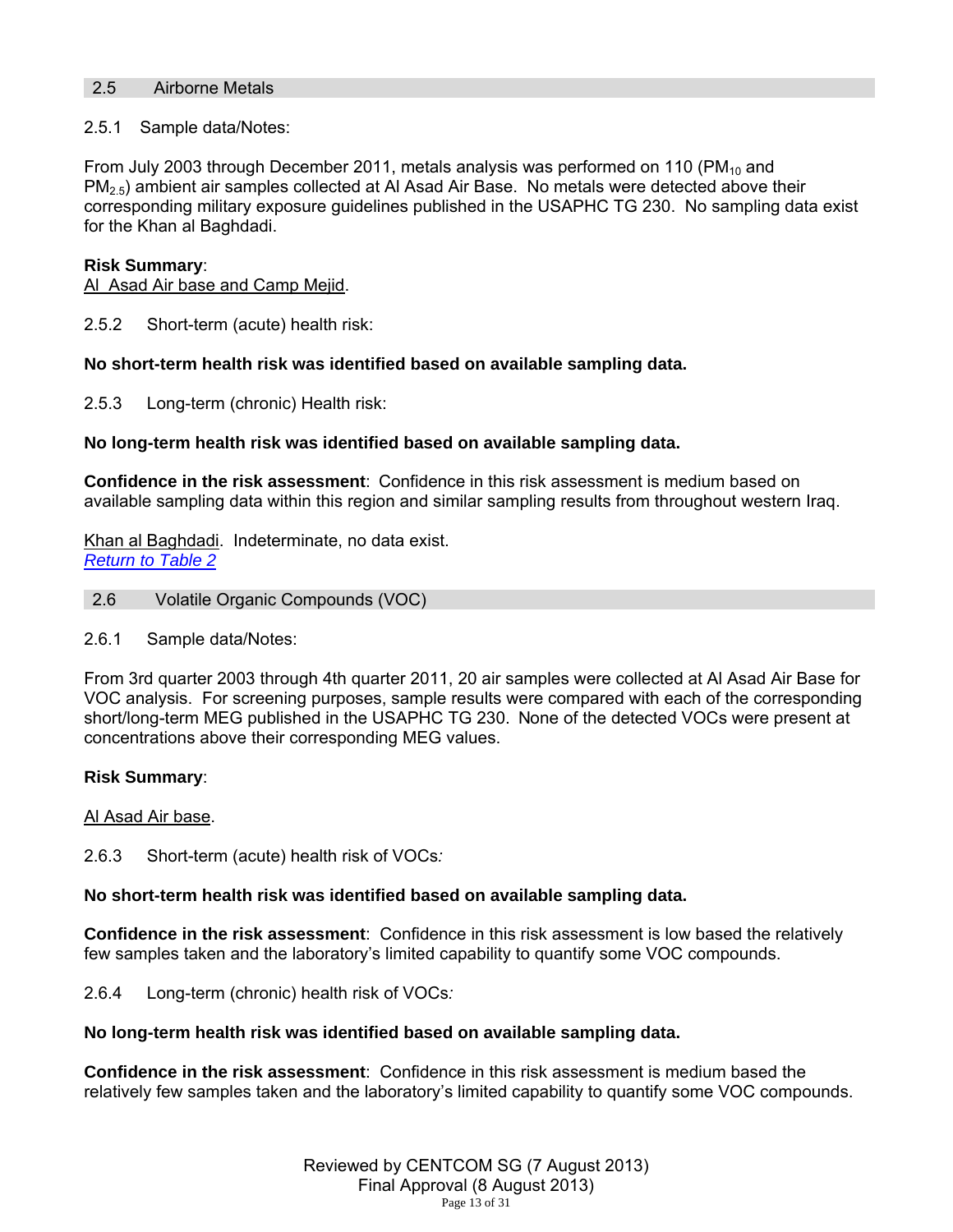# Camp Mejid. Indeterminate, no sampling data exist.

Khan al Baghdadi. Indeterminate, no sampling data exist. *Return to Table 2*

### **3 Soil**

### 3.1 Site-Specific Sources Identified

3.1.2 Sample data/Notes*:* 

From July 2003 through December 2011, 47 surface soil samples were collected at Al Asad Air Base. According to field data sheets, all samples were collected from areas and/or activities where there was high potential for soil exposure such as in maintenance areas, physical training (PT) areas, during excavation, while filling sand bags and/or during construction activities. Laboratory analysis of soil samples included volatile organic compounds (VOCs), semi-volatile organic compounds (SVOCs), polycyclic aromatic hydrocarbons (PAHs), heavy metals, polychlorinated biphenyls (PCB), pesticides, fungicides, herbicides, insecticides, and radionuclides. No soil sampling data are available for Camp Mejid or the Khan Al Baghdadi.

3.1.3 Short-term (acute) health risk for soil:

**Not an identified source of health risk**. Currently, sampling data for soil are not evaluated for short term (acute) health risks**.**

3.1.4 Long-term (chronic) health risk for soil:

**Approach**: For screening purposes, sample results were compared with each of the corresponding long-term MEG published in the USAPHC TG 230. None of the VOCs, SVOCs, PAHs, heavy metals, PCBs, fungicides, herbicides, insecticides, or radionuclides detected were at concentrations above their corresponding MEG values.

### **Risk Summary:**

**No long-term health risk was identified based on available sampling data.** 

**Confidence in risk estimate**: Confidence in the risk assessment is medium based on 47 samples collected across regional soils.

Camp Mejid. Indeterminate, no sampling data exist.

Khan al Baghdadi Water. Indeterminate, no sampling data exist. *Return to Table 2*

### **4 Water**

### 4.1 Site-Specific Sources Identified

Historically, bottled water was provided at all U.S. military sites in Al Anbar Province of Iraq for drinking. At least six vendors were identified as having provided bottled water in Al Anbar Province at some point during military operations in Iraq including, Nestle, Aquafina, Disi, Monz, Safa and Hayat. All these suppliers, except Hayat, were US Army Veterinary Command (now a part of U.S. Army Public Health Command) approved sources. According to U.S. Army veterinary personnel, bottled water from the Hayat Bottled Water Company was supplied only for a short period of time in 2005. In addition, local water sources such as wells,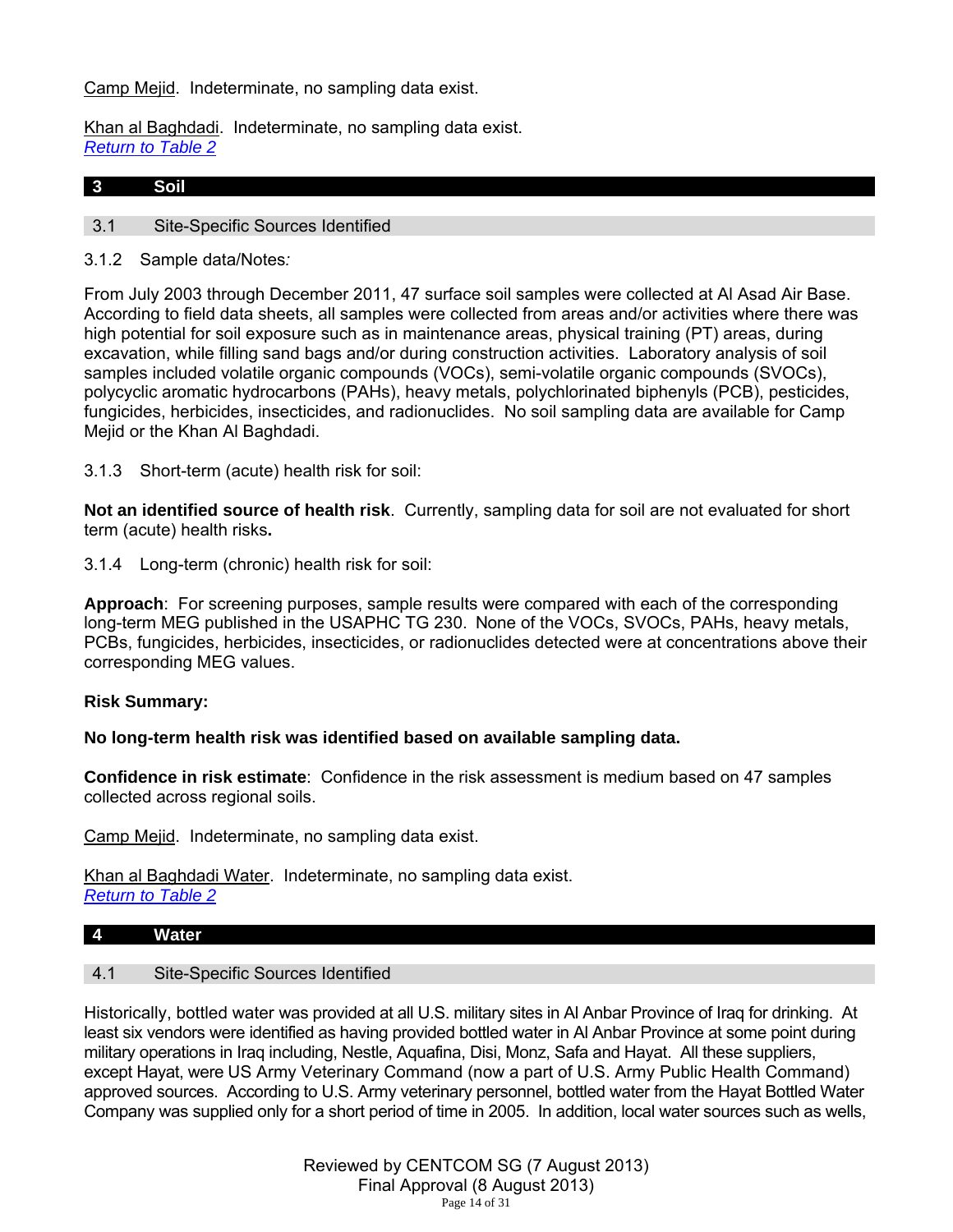lakes, ponds and host nation municipal supplies served as source waters for U.S. military or U.S. contractor operated reverse osmosis (RO) treated systems.

Disinfected fresh water and RO treated water were also supplied for non-drinking purposes at Al Asad Air base. The disinfected fresh water from the Khan Al Baghdadi Water Treatment Plant was used only for personal hygiene such as, hand washing and showering, laundry and cleaning. RO treated water was supplied to the dining facilities for cooking, used for personal hygiene and also used in water tanks/truck/buffalos during convoys. RO treated water also served as the emergency drinking water supply for the air base. Source water for the RO treatment units was supplied from the Khan Al Baghdadi Water treatment plant and onsite wells.

### 4.2 Consumed Water (bottled water)

# 4.2.1 Sample date/notes:

Eight bottled water samples were collected at Al Asad Air base from April 2004–March 2005.

4.2.2 Short-term (acute) health risk for drinking bottled water:

**Approach**: In order to determine acute health risk associated with consumption of bottled water the following assumptions were made.

- Camp residents ingest 15 liters of bottled water per day or less.
- Deployments last a maximum of 12 -15 months.

Based on these assumptions, the maximum detected concentration for each analyte was compared to its respective 14-day, Negligible MEG for consumption of up to 15 liters of water per day (15L/day) and/or the short-term Field water standards published in TB MED 577, Sanitary Control and Surveillance of Field Water Supplies.

### **Risk Summary**:

**No health risk identified based on available sampling data**. Analytical results of the eight bottled water samples collected revealed that no analytes were detected above their respective 14-day, 15 L/day drinking water MEG or the respective short-term potability standard published in TB MED 577.

**Medical implications**: None. There are no identified or expected adverse health outcomes associated with consumption of bottled water at Al Asad Air Base.

**Confidence in the risk assessment**: Despite the relatively limited number of bottled water samples, confidence in the risk assessment is medium because US Army veterinary personnel performed quarterly audits of all bottled water suppliers to ensure consistency of quality throughout Operation Iraqi Freedom.

# 4.2.3 Long-term (chronic) health risk:

**Approach:** Bottled water was supplied to the camps in Al Anbar Province in distinct lots and from multiple vendors. Thus it is inappropriate to average analytical results across the spectrum of water samples/suppliers. As a result, the maximum detected concentration for each analyte was used to perform the long-term health risk screening. This process could result in overestimation of the longterm health risk as it assumes that camp residents consume water at the maximum detected concentration consistently during their deployment.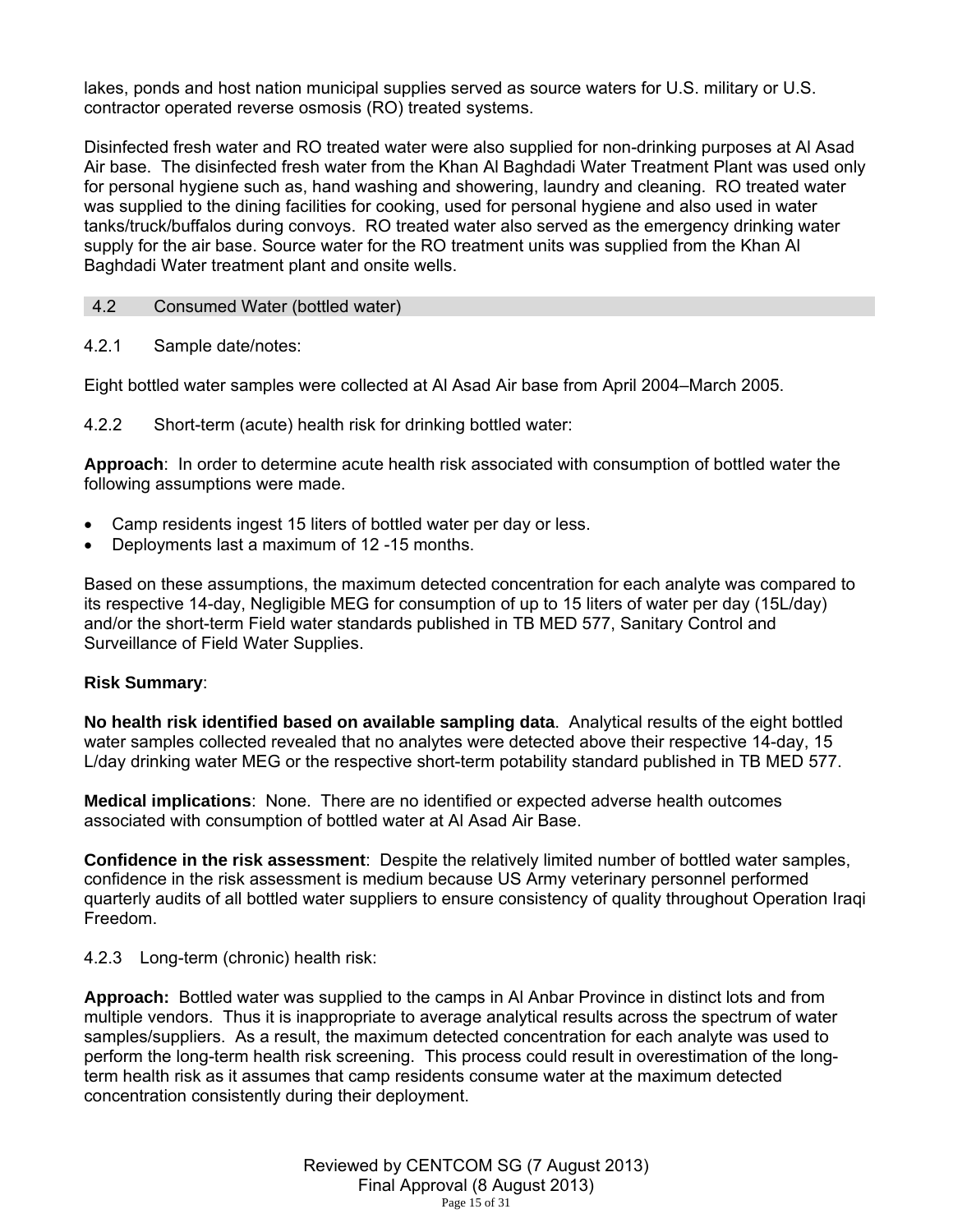# **Risk Summary**:

**No health risk identified based on available sampling data**. Analytical results of the eight bottled water samples collected at revealed that no analytes were detected above their respective 1-year, 15 L/day drinking water MEG or the respective long-term potability standard published in TB MED 577.

**Medical implications**: None. There are no identified or any expected adverse health outcomes from approved bottled water for drinking purpose.

**Confidence in the risk assessment**: Despite the relatively limited number of bottled water samples, confidence in the risk assessment is medium because US Army veterinary personnel performed quarterly audits of all bottled water suppliers to ensure consistency of quality throughout operation Iraqi Freedom.

*Return to Table 2*

# 4.3 Water for Non-Drinking/Other purposes (RO and other sources of treated water)

# 4.3.1 Sample data/notes:

From July 2003 to December 2011, forty-two treated water samples (including ROWPU, disinfected fresh and municipal water types) were collected at Al Asad Air Base (40), Camp Mejid (1) and the Khan Al Baghdadi Water Treatment Plan (1). Water samples were analyzed for inorganic compounds, volatile organic compounds (VOCs), semi-volatile organic chemicals and various physical characteristics. Preventive medicine surveillance for microbiological contaminants (coliforms/*E.coli*) is standard surveillance procedure but data associated with bacteriological analyses were not evaluated.

4.3.1.1 Al Asad Air Base: Of the forty samples collected at the air base, thirty-nine were RO treated water samples. The remaining sample, collected in 2006, was collected from the previously existing, on-base water distribution system.

4.3.1.2 Camp Mejid: A single disinfected fresh water sample was collected in 2010 from the existing, on-base water distribution system.

4.3.1.3 Khan Ali Baghdadi Water Treatment Plant: Water from the Khan al Baghdadi Water Treatment Plant was supplied to all permanent buildings at Al Asad Air Base via fixed plumbing. It was also supplied to fire hydrants and the outdoor swimming pools. In April 2006, one water sample was collected at the Khan Ali Baghdadi Water Treatment Plant. This water sample was collected as part of military civil affairs program. Results of analysis indicated none of the detected analytes were present at concentrations above their corresponding MEG values.

4.3.2 Short-term (acute) and long-term (chronic) health risks associated with water uses other than drinking:

# **Approach**

In order to assess the health risk associated with water uses other than drinking, the following assumptions were made:

- RO treated water was used for cooking and other personal hygiene purposes.
- Deployments last a maximum of 12 months.
- The primary routes of exposure associated with RO treated water were incidental ingestion through cooking and personal hygiene (i.e., brushing teeth/oral hygiene) and dermal contact when showering.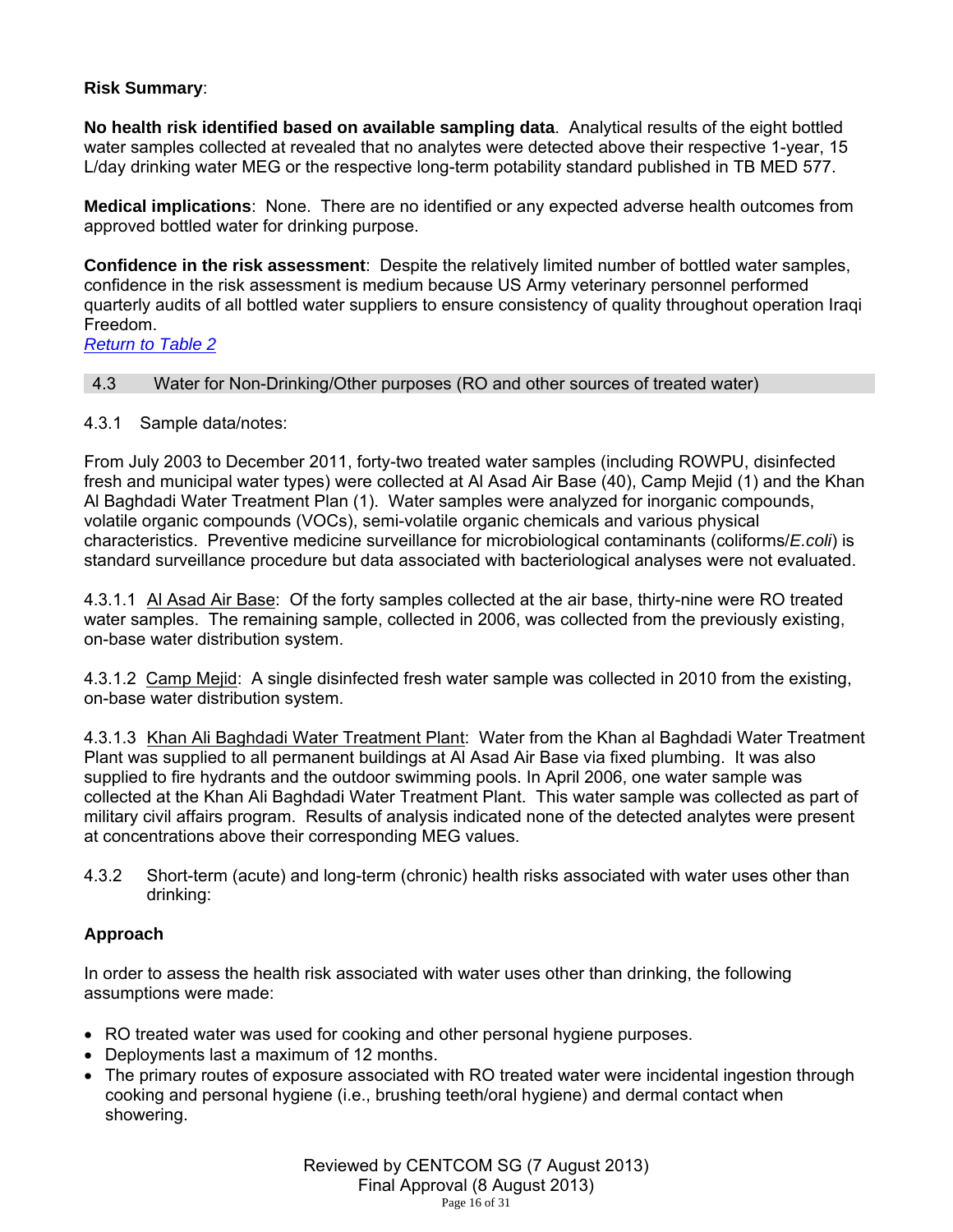- Camp residents ingest far less than 5 liters (food preparation) of RO treated water per day.
- Disinfected municipal water was used only for showering and hand washing.

Based on guidance provided in USAPHC Technical Guide 230, *Environmental Health Risk Assessment and Chemical Exposure Guidelines for Deployed Military Personnel* (USAPHC TG 230), any compound with a peak concentration less than or equal to 2.5 times the 14-day Negligible MEG for consuming 5 liters of water per day/ (5-L/day) may be eliminated from further consideration. If a 14 day, 5-L/day Negligible MEG was not available, the more conservative 1-year, 5-L/day Negligible was used for screening purposes.

# 4.3.2.1 RO Treated Water (used for cooking and personal hygiene).

Al Asad Air Base: From April 2004 to December 2011, thirty-nine samples of water treated by reverse osmosis were collected. Analytical results revealed than all analytes were below the USAPHC TG 230 health risk screening guidelines described above.

# **Risk Summary**: **No acute or chronic health risk was identified based on available data**.

# **Health Implications:** None identified.

**Confidence in the Risk Assessment**: Confidence in the risk assessment is high. Complete chemical analysis of thirty-nine reverse osmosis water samples taken in eight years is far more sampling data than one would expect to see from drinking water sources in the United States. There was also an active and ongoing drinking water surveillance program at Al Asad Air Base which further increases confidence in this assessment.

# 4.3.2.2 Treated Water from the host nation (used for showering, hand washing, cleaning, etc.).

Disinfected fresh water from the Khan Al Baghdadi Water Treatment Plant was supplied to all permanent buildings constructed by the host nation at Al Asad Air Base. Three samples of disinfected fresh water were taken during the period April 2006 to April 2010, one sample each at Al Asad Air Base, Camp Mejid and the third taken directly at the Khan Al Baghdadi Water Treatment Plant. Analytical results revealed than all analytes were below the USAPHC TG 230 health risk screening values.

### **Risk Summary: No acute or chronic health risk was identified based on available data**.

### **Health Implications:** None identified.

**Confidence in the Assessment**: Even though there are relatively few samples in the data set, confidence in this risk assessment is medium based on the limited potential for ingestion of host nation treated water. *Return to Table 2*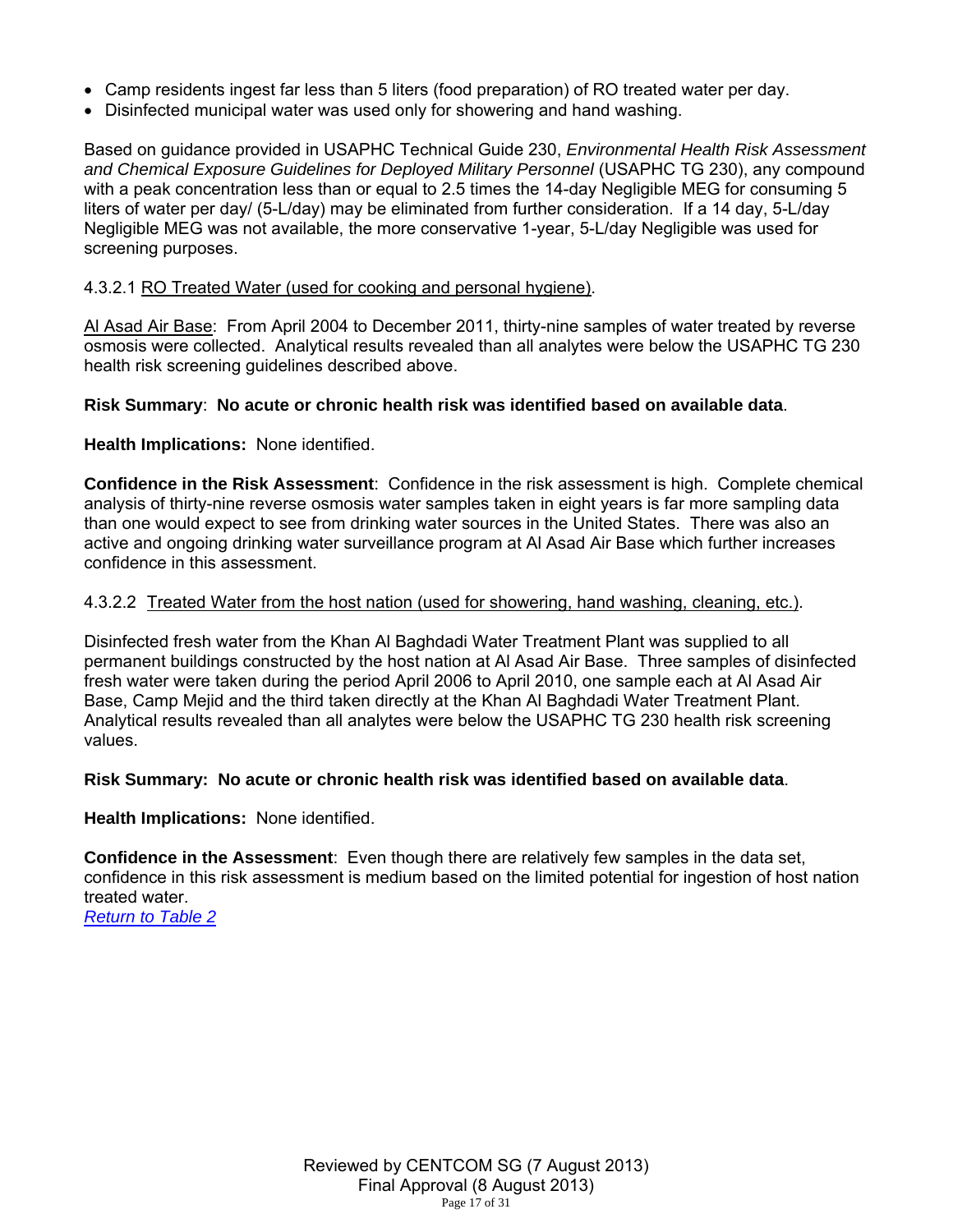## **5 Military Unique**

# 5.1 Chemical Biological, Radiological Nuclear (CBRN) Weapons

There were no specific hazard sources or exposure incidents documented in the Defense Occupational and Environmental Health Readiness System (DOEHRS) or the Military Exposure Surveillance Library (MESL) during the period July 2003 to December 2011.

*5.1.1 Short and long-term health risks:* 

**Not Evaluated** - No data was available specific to Al Asad Air Base.

#### 5.2 Depleted Uranium (DU)

There were no specific hazard sources or exposure incidents documented in DOEHRS or the MESL during the period from 3rd quarter 2003 through 4th quarter 2011.

*5.2.1 Short and long-term health risks:* 

**Not Evaluated** - No data was available specific to Al Asad Air Base.

#### 5.3 Ionizing Radiation

No specific hazard sources were documented in DOEHRS or the MESL from the 3rd quarter 2003 through 4th quarter 2011 timeframe.

*5.3.1 Short and long-term health risks:* 

**Not Evaluated.** - No data was available specific to Al Asad Air Base.

#### 5.4 Non-Ionizing Radiation

No specific hazard sources were documented in DOEHRS or the MESL from 3rd quarter 2003 through 4th quarter 2011 timeframe.

#### *5.4.1 Short and long-term health risks:*

**Not Evaluated.** - No data was available specific to Al Asad Air Base. *Return to Table 2*

| 6 | <b>Endemic Diseases</b> |  |  |
|---|-------------------------|--|--|
|   |                         |  |  |

6.1 Sample data/notes:

### **Assessed risk is the residual risk that exists in the presence of preventive measures.**

- Department of Defense Directive 6490.02 series, Comprehensive Health Surveillance, establishes policy for routine health surveillance of all DoD personnel throughout their military service.
- The Armed Forces Health Surveillance Center (AFHSC) maintains archives of medical event reports for all Services.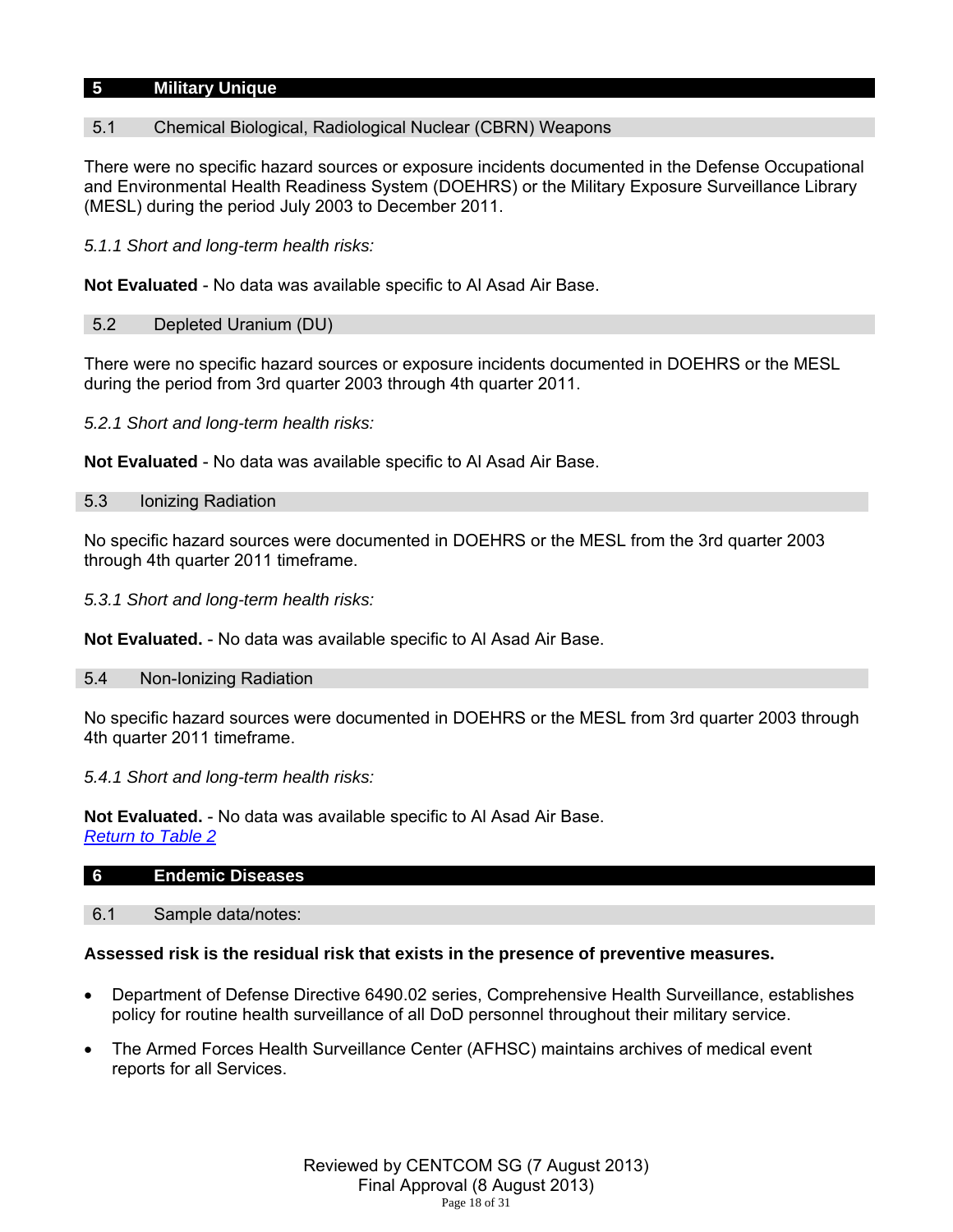- Medical event reports identified related to deployment in Iraq did not identify specific locations within the country, nor did they describe the probable site of the exposure; therefore, epidemiological analysis of medical event data was limited to the country level.
- Endemic diseases present in Iraq were identified using the "Destinations" section of the Centers for Disease Control and Prevention (CDC) Travelers' Health website, **http://wwwnc.cdc.gov/travel/destinations/iraq.htm**.
- Where effective vaccines, such as those for Hepatitis A and B, are in place, risk to individuals is effectively reduced to none and these endemic diseases were excluded from further assessment.
- Reporting of medical events from deployed environments is inconsistent. Identified reports of endemic disease associated with deployment to Iraq are assumed not to represent all cases of reportable endemic disease events among service personnel deployed to Iraq. Where available, additional relevant reports were used to supplement reportable medical event data for this assessment.

# 6.2 Gastrointestinal Diseases

U.S. Service members have little or no immunity to the food and waterborne diseases present in Iraq. To prevent food and waterborne diseases among individuals deployed to Iraq, food and water is purchased from approved sources. Food is prepared in facilities where there is public health oversight (certificate of sanitation, health screening of food service workers, periodic inspections, etc.). Due to the potential presence of disease causing organisms, as well as the high prevalence of improper food handling and preparation, local food and water were not approved for consumption. Viral gastroenteritis that is spread through contact or fomites (any inanimate object or substance capable of carrying infectious organisms) presents a recurrent risk due to a high rate of personnel turnover, shared dining, berthing, bathroom facilities, and working spaces.

**Approach:** The health risk for fomite-borne gastrointestinal infections and endemic food and waterborne diseases to individuals deployed to Iraq during the period of this assessment was epidemiologically assessed based on the combination of identified endemic diseases, knowledge of preventive measures in place, review of medical event reports associated with deployment to Iraq, and review of military public health reports from Al Asad.

6.2.1 Short -term health risks*:* 

# **Risk assessment:**

- The short-term risk for viral gastroenteritis was **low.** Risk due to a high rate of personnel turnover, shared dining, berthing, bathroom facilities, and working spaces is not substantially different than that expected in similar settings within the United States.
- The short-term risk associated with food borne and waterborne diseases in Iraq was **low** (bacterial or viral gastroenteritis, protozoal diarrhea, cholera, brucellosis, hepatitis E).

**Medical implications**: Gastroenteritis, particularly from viral agents, can cause periodic outbreaks in spite of preventive measures. A small number of infections may require greater than 72 hours convalescence and/or hospitalization.

**Confidence in the risk assessment**: Confidence in the risk assessment is medium. Food and water borne diseases, especially those with short convalescence and lack of long-term health effects are often underreported for deployed military populations.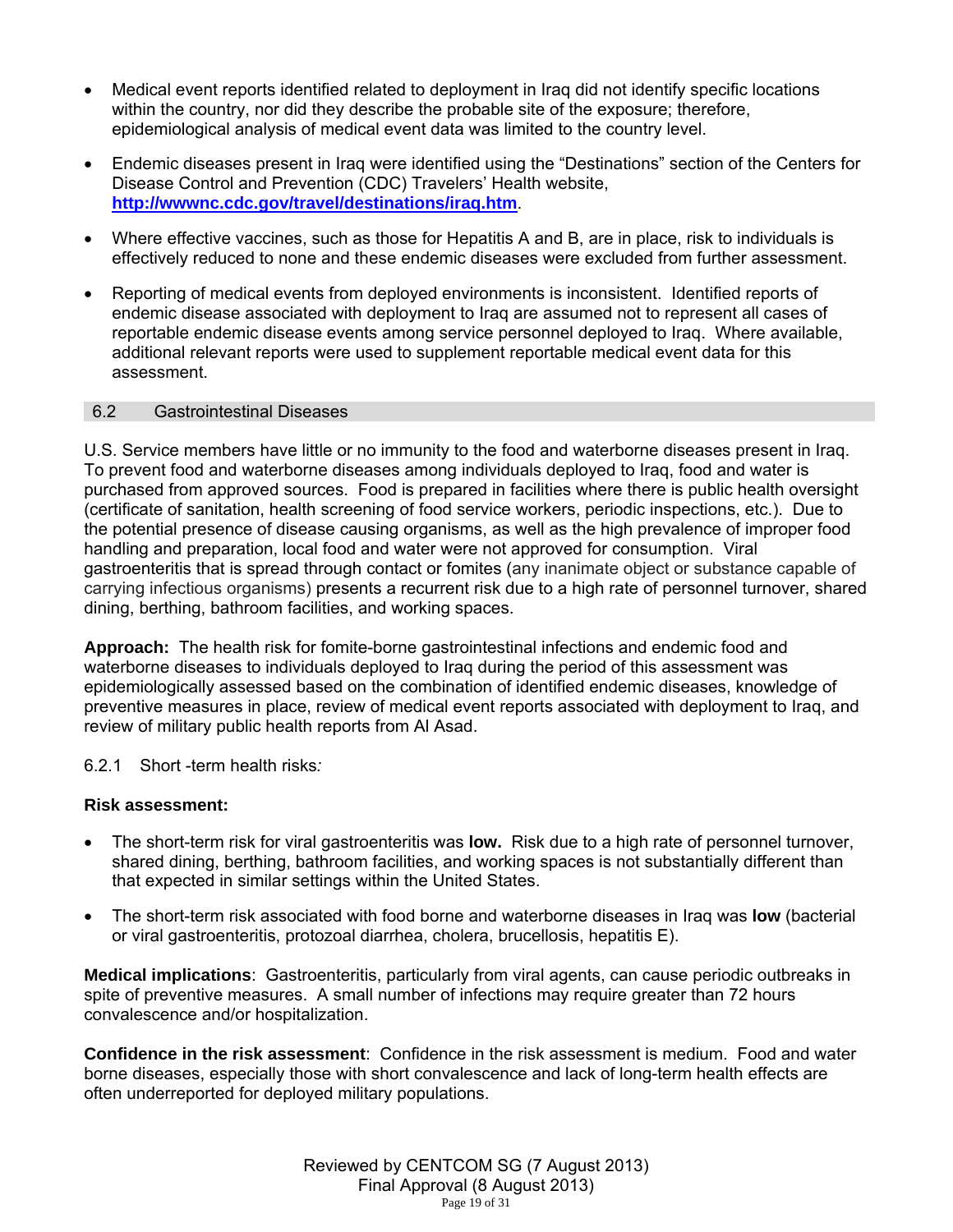# 6.2.2 Long-term (chronic) health risks:

**Risk assessment:** The long-term risk associated with food and waterborne diseases was **low** for protozoal diarrhea and brucellosis.

**Medical implications**: Long-term health effects resulting from infection with food and waterborne diseases are rare.

**Confidence in the risk assessment**: Confidence in the risk assessment was high. Incidence of protozoal diarrhea and brucellosis in the post deployment military population is known to be extremely low.

*Return to Table 2*

### 6.3 Arthropod Vector-Borne Diseases

The climate and ecological habitat found in Iraq support populations of arthropod vectors, including mosquitoes, ticks, and sand flies. Risk for arthropod-borne disease is higher during warmer months (typically from April through November); with variable rates of disease transmission (vector-borne diseases occur at low or unknown levels). Personnel may have been exposed to mosquitoes, ticks, sandflies, or other biting vectors both during the day or night. Risk is higher in urban and other densely populated areas, or near where animals were kept. Removing vector harborages, spraying for vectors within base camps, avoiding animals or areas where they were kept, proper wearing of insecticidetreated (permethrin) uniforms, use of bednets in field conditions, and the application of insect repellent to the skin (DEET) were the main protective measures against vector-borne diseases. Of the endemic vector-borne diseases present in Iraq, malaria is the only disease for which chemoprophylaxis is available. The overall risk for malaria in Iraq decreased between 2003 and 2008. No endogenous cases were reported for Iraqi nationals for 2008, 2009, and 2010.

**Approach:** The health risk for endemic vector-borne diseases to individuals deployed to Iraq during the period of this assessment was epidemiologically assessed based on the combination of identified endemic diseases, knowledge of preventive measures in place, review of medical event reports associated with deployment to Iraq, and review of military public health reports from Al Asad.

6.3.1 Short-term (acute) health risks:

### **Risk assessment:**

- The short-term risk for the vector-borne diseases malaria, sandfly fever, West Nile Fever, Crimean-Congo hemorrhagic fever, rickettsioses (tick-borne, spotted fever group), typhus, and Sinbis was **low**. Individuals who deploy from Al Asad, and/or supported base camps, to urban or rural outlying areas may experience increased short-term risk.
- The short-term risk for cutaneous leishmaniasis was **moderate**, particularly during the period of 2003-2005. Individuals who deployed from Al Asad or the other camps in the immediate vicinity, to urban or rural outlying areas, may have experienced increased short-term risk.

# **Medical implications**:

 Malaria, sandfly fever, West Nile Fever, Crimean-Congo hemorrhagic fever, typhus, and rickettsioses present in Iraq have fairly short incubation periods ranging from days to weeks. Any of these diseases would initially present as acute fever and malaise, some accompanied by rash, and would lead to acute, sometimes severe illness.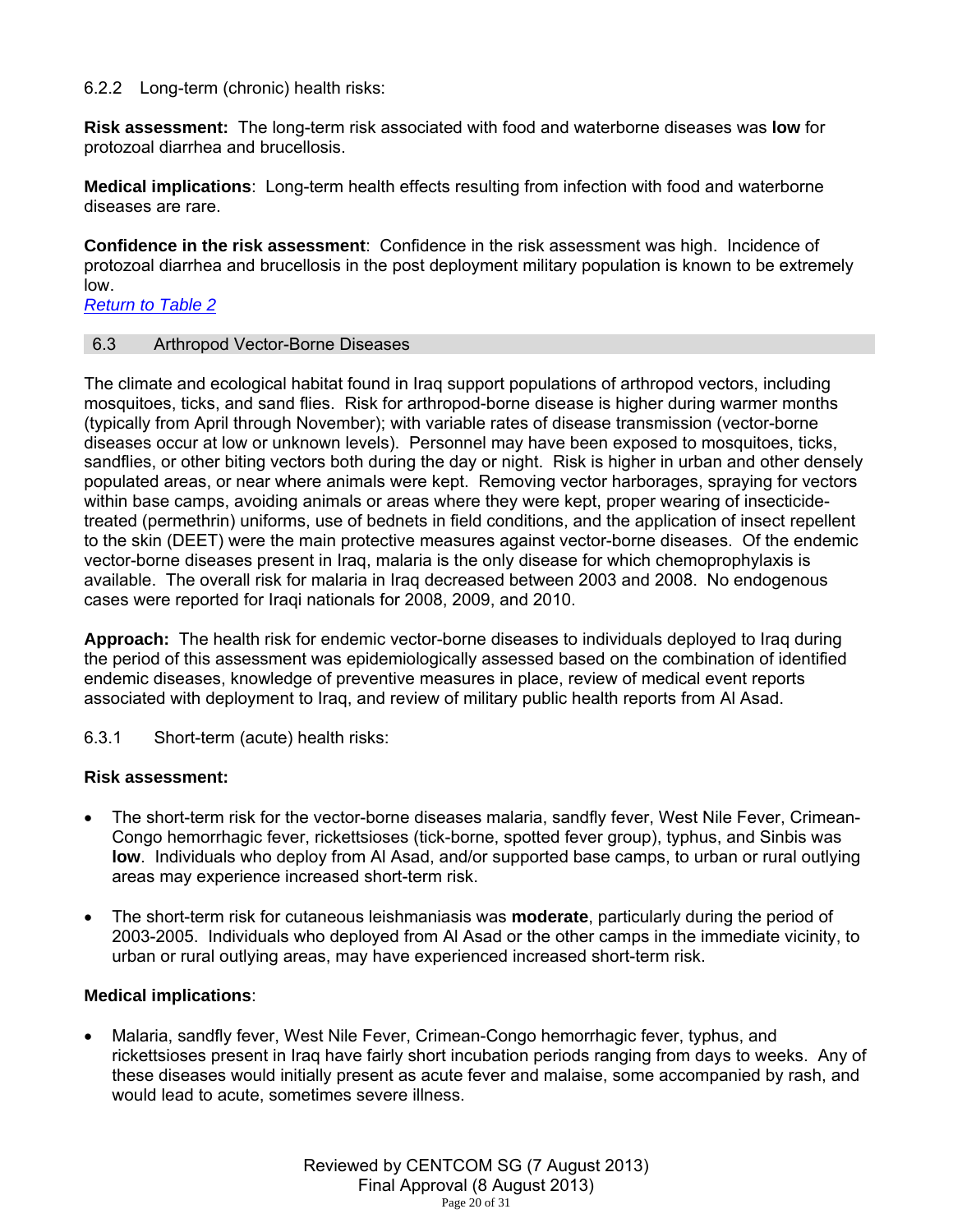Cutaneous leishmaniasis typically presents as skin lesions, single or multiple, that start as a papule and enlarge into an ulcer.

**Confidence in the risk assessment**: Confidence in the risk assessment is moderate. Few reports of vector borne disease were received thru official DoD medical event reporting systems. More cases of cutaneous leishmaniasis in U.S. troops were reported in the scientific literature than were reported in service-mandated reporting systems.

6.3.2 Long-term (chronic) health risks:

# **Risk assessment:**

The long-term risk for leishmaniasis, cutaneous and visceral, was **low**.

# **Medical implications**:

 Both visceral and cutaneous leishmaniasis may have extended incubation periods, ranging from a week to years. Although rare, it is possible to be infected during deployment, but not to have clinically evident disease until redeployed. Leishmaniasis should be considered in the differential diagnosis for any unusual skin lesions, or chronic, systemic disease. Vivax malaria was the predominate species of malaria found in Iraq. Relapses following blood stage treatment are possible due to hypnozoites that remain dormant in the liver.

**Confidence in the risk assessment**: Confidence in risk assessment is moderate. Incidence of visceral leishmaniasis in the post deployment military population is known to be low. Cases of cutaneous leishmaniasis were detected and treated post deployment. The military medical community was/is aware of the presence of leishmaniasis in Iraq, and skin lesions in individuals with a history of time spent in Iraq were/are evaluated with that in mind. No cases of relapsing malaria have been reported in the service-mandated reporting systems.

*Return to Table 2*

### 6.4 Water Contact Diseases

Operations or activities that involve extensive fresh water contact may result in individuals being exposed to leptospirosis or schistosomiasis. The occurrence of flooding after heavy rainfall facilitates the spread of leptospirosis because, as water saturates the environment, leptospirosis present in the soil pass directly into surface waters. Bodies of fresh water that contain snails (an intermediate host for schistosomes) should be considered an exposure source for schistosomiasis. Activities such as wading or swimming in fresh water sources may result in exposures to enteric diseases such as diarrhea and hepatitis via incidental ingestion of water. Prolonged water contact also may lead to the development of a variety of skin conditions, such as bacterial or fungal dermatitis. Elimination of standing, and/or open, bodies of fresh water protects against the spread of water contact diseases.

**Approach:** The health risk for endemic water contact diseases to individuals deployed to Iraq during the period of this assessment was epidemiologically assessed based on the combination of identified endemic diseases, knowledge of preventive measures in place (such as holding fresh water for 24-48 hours to kill cercariae, as well as water chlorination), review of medical event reports associated with deployment to Iraq, and review of military public health reports from Al Asad. 6.4.1 Short-term (acute) health risks:

**Risk assessment:** The short-term risk for leptospirosis and schistosomiasis was **low**.

# **Medical implications**: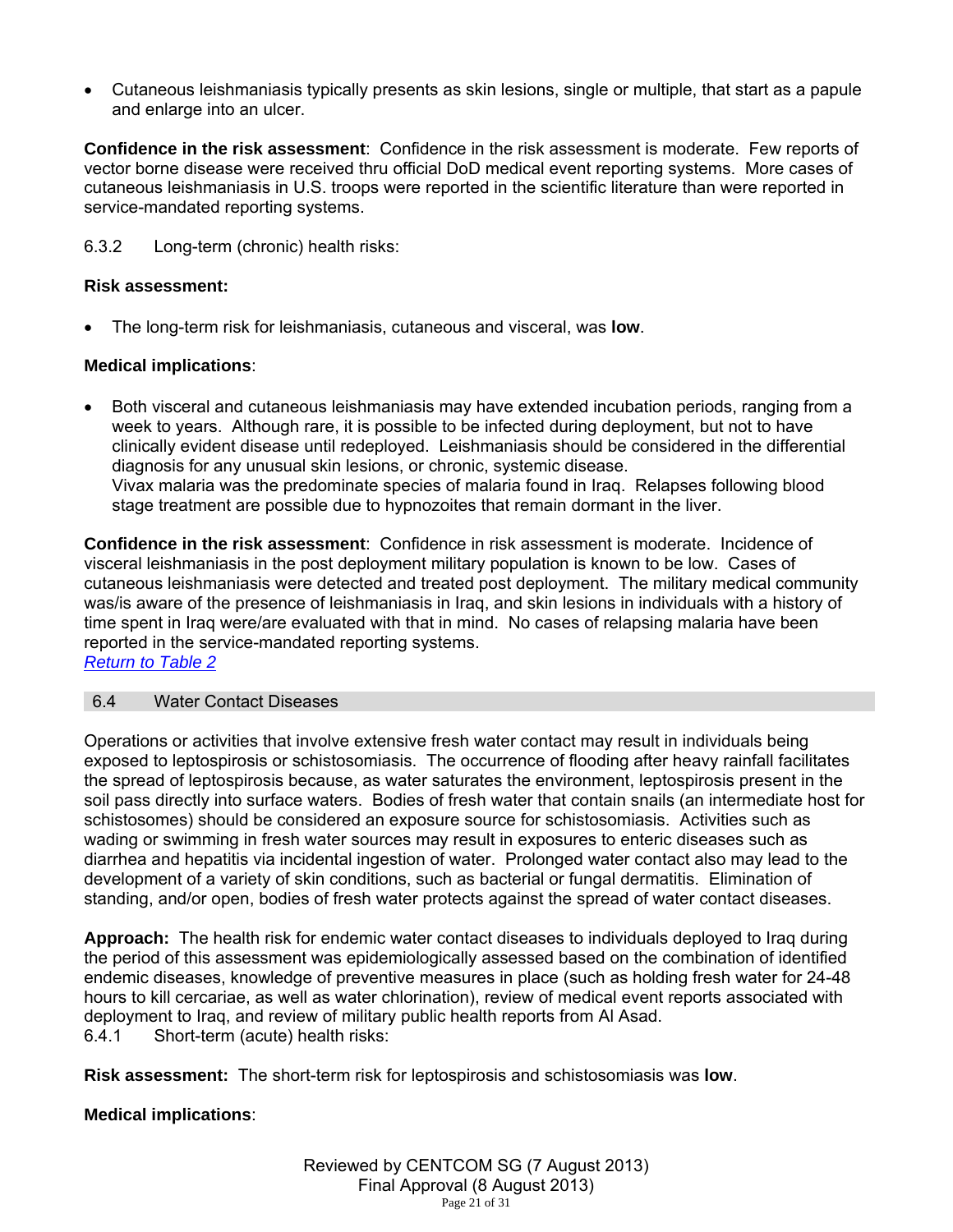- Leptospirosis, which has an incubation period of 5-14 days, presents as acute fever with nonspecific symptoms that last for 1 week to several months.
- The predominate schistosoma species found in Iraq is *S. haematobium*, which has an incubation period of 2-6 weeks. Initial presentation of schistosomiasis includes fever, rash and other systemic symptoms. Prolonged infection with *S. haematobium* may lead to urinary manifestations, including painful/difficult urination, urinary frequency, and hematuria at the end of urination.

**Confidence in the risk assessment**: Confidence in the risk assessment is high. No reported cases of water contact diseases were identified from Iraq during the assessment period.

6.4.2 Long-term (chronic) health risks:

**Risk assessment:** The long-term risk for schistosomiasis infection was **low**.

**Medical implications**: Schistosomiasis infection does not always cause acute, systemic manifestations. Human infection with *S. haematobium* may last in excess of 10 years. Although rare, it is possible to be infected while deployed but not to have clinically evident disease until redeployed.

**Confidence in the risk assessment**: Confidence in risk assessment is high. Incidence of water contact diseases in the post deployment military population is very low. *Return to Table 2*

# 6.5 Respiratory Diseases

U.S. military populations living and working in close-quarter conditions were at risk for substantial person-to-person spread of upper respiratory infections such as the common cold and influenza. Primary exposure pathways for tuberculosis were prolonged close contact (generally several hours per day for greater than three days per week in a closed space) with the local population or third country national contractors. U.S. personnel who remained on base have limited to no contact with the local population, and local and third country national workers/contractors were required to complete health screening prior to employment.

**Approach:** The health risk for respiratory diseases to individuals deployed to Iraq during the period of this assessment was epidemiologically assessed based on the combination of identified endemic diseases, knowledge of preventive measures in place, review of medical event reports associated with deployment to Iraq, and review of military public health reports from Al Asad.

6.5.1 Short-term (acute) health risks:

# **Risk assessment:**

- The short-term risk for upper respiratory infections was **low.** Risk due to a high rate of personnel turnover, shared dining, berthing, recreational facilities, and working spaces is not substantially different than that expected in similar settings within the United States.
- The short-term risk for tuberculosis was **low**.

# **Medical implications**:

 Upper respiratory infections, particularly from viral agents, can cause periodic outbreaks in spite of preventive measures. A small proportion of infections may require greater than 72 hours convalescence and/or hospitalization.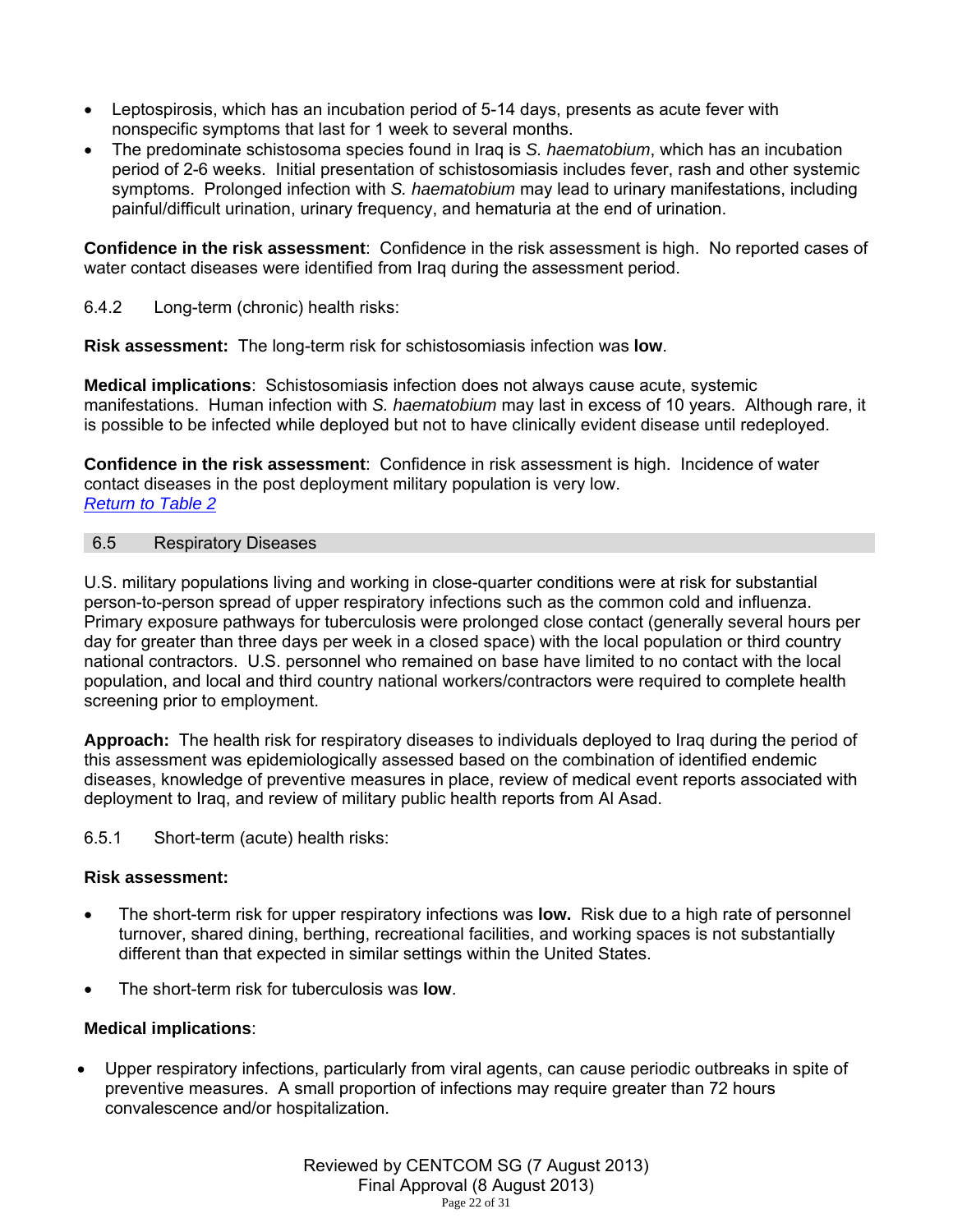Symptoms of tuberculosis, including fever, weight loss, night sweats and cough, typically start within 1-6 months of infection. The lifetime risk for tuberculosis disease after becoming infected is 5-10%; half of this risk occurs in the first two years following infection.

**Confidence in the risk assessment**: Confidence in risk assessment is medium. Upper respiratory infections, especially those with short convalescence and lack of long-term health effects are not reportable for deployed military populations. Tuberculosis prevalence in the local population is unknown due to inconsistent surveillance within the host nation, but no reports of tuberculosis were identified for individuals deployed to Al Asad, or Iraq in general, during the assessment period.

6.5.2 Long-term (chronic) health risks:

**Risk assessment:** The long-term risk for tuberculosis was **low**.

**Medical implications**: Symptoms of tuberculosis can be delayed by two or more years following infection. Tuberculosis should be considered in assessing symptoms of fever accompanied by night sweats and cough.

**Confidence in the risk assessment**: Confidence in risk assessment is high. Actual prevalence of tuberculosis in the local population is unknown due to inconsistent surveillance within the host nation, but prevalence of tuberculosis in the post deployment military population is known to be extremely low. *Return to Table 2*

# 6.6 Animal-Contact Diseases

Animals in Iraq were not routinely vaccinated against vaccine preventable diseases such as rabies or anthrax. Q-fever, anthrax, and rabies are known to be present in Iraq. Exposure to animals, and/or locations where animals were kept (stray dogs/cats, barnyards, slaughterhouses), were the primary infection sources for all these diseases, and avoidance of companion and farm animal contacts was the primary prevention strategy. Preventive measures in place include anthrax vaccination, which is effective in preventing both cutaneous and inhalation anthrax, and rabies post exposure prophylaxis, which is effective for preventing onset of rabies in exposed individuals.

**Approach:** The health risk for endemic animal contact diseases to individuals deployed to Iraq during the period of this assessment was epidemiologically assessed based on the combination of identified endemic diseases, knowledge of preventive measures in place, review of medical event reports associated with deployment to Iraq, and review of military public health reports from Al Asad.

6.6.1 Short-term (acute) health risks:

# **Risk assessment:**

- The short-term risk for anthrax (naturally acquired), and rabies was **low**.
- The short term risk for Q-fever was **low**.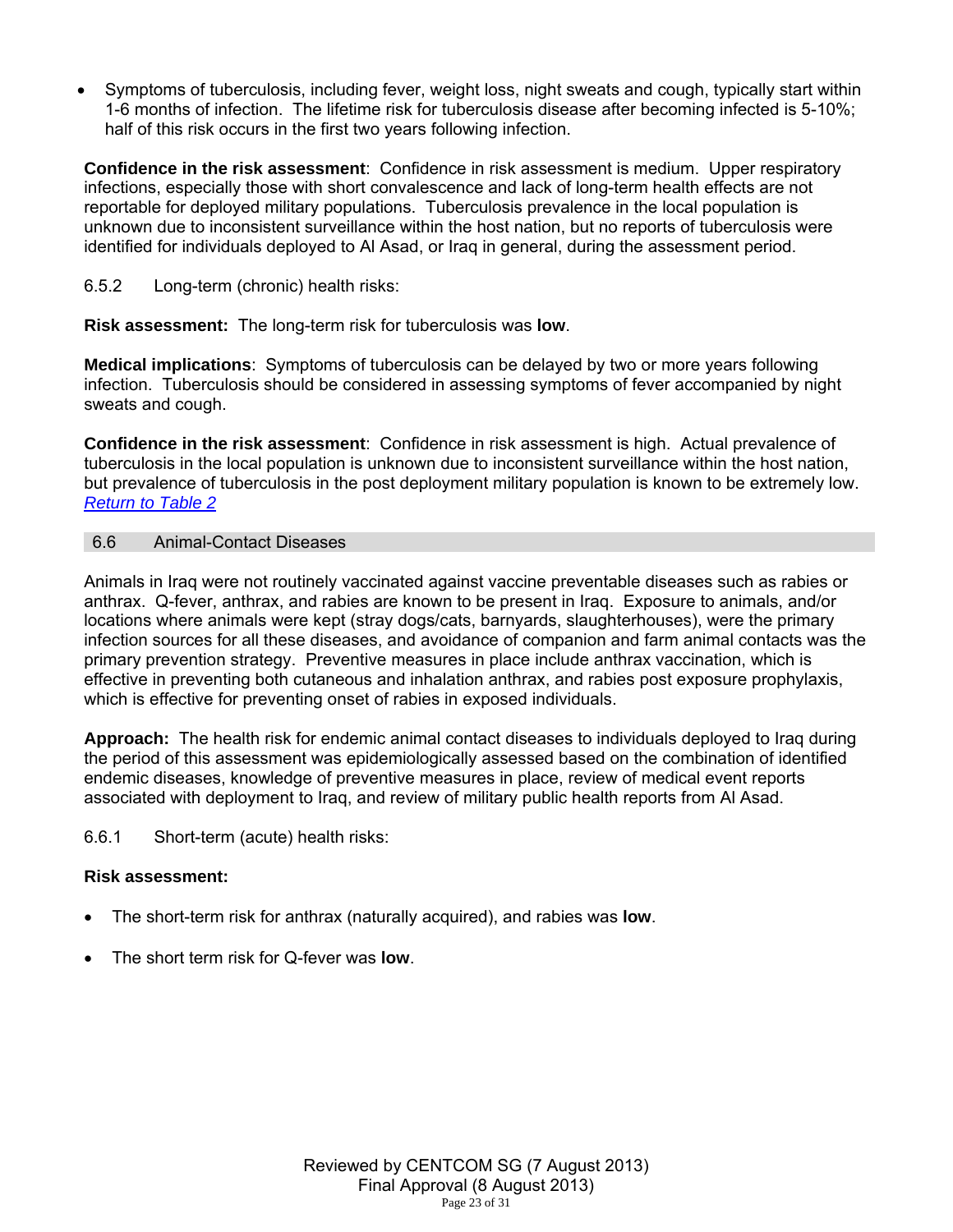# **Medical implications**:

- Naturally occurring anthrax (non-weaponized) is an acute disease that usually affects the skin, while inhalation anthrax has mild and non-specific initial symptoms among unimmunized individuals.
- Symptoms of acute Q-fever, which may present one week to greater than one month after exposure, include fever, chills and weakness.
- Rabies presents as an acute, viral encephalomyelitis and is almost invariably fatal.

**Confidence in the risk assessment**: Confidence in risk assessment is high.

6.6.2 Long-term (chronic) health risks:

**Risk assessment:** The long-term risk for Q-fever and rabies was **low**. However, Q-fever was diagnosed in a small number of personnel after they returned to the U.S.

**Medical implications**: Q-fever is generally an acute febrile disease. However, considerable variation in severity and duration may be seen; infections may be unapparent or present as a nonspecific undifferentiated febrile syndrome or as pneumonia. Q-fever should be considered in the differential diagnosis of an undifferentiated febrile syndrome when personnel mention a history of being near or in areas where animals were kept or had been kept. Infected animals, most commonly cattle, sheep, or goats, typically do not appear ill. The main mode of transmission to humans is inhalation of aerosols or dust contaminated by infected animals. Direct animal contact is not required for transmission.

**Confidence in the risk assessment**: Confidence in risk assessment is moderate. Although Q-fever is a Triservice Reportable Medical Event, to be reported within 24 hours of diagnosis, cases of Q-fever are underreported within the DoD healthcare system. More cases of Q-fever in U.S. troops were reported in professional publications than were reported in the service-mandated reporting systems.

In 2010 the CDC released a Health Advisory on the "Potential for Q Fever Infection Among Travelers Returning from Iraq and the Netherlands." The advisory stated: "*Increasing reports of Q fever among*  deployed U.S. military personnel due to endemic transmission in Iraq, as well as a large ongoing *outbreak of Q fever in the Netherlands, may place travelers to these regions at risk for infection. Healthcare providers in the United States should consider Q fever in the differential diagnosis of persons with febrile illness, pneumonia or hepatitis who have recently been in Iraq or the Netherlands." Return to Table 2*

### **7 Venomous Animals/Insects**

The species listed below have home ranges that overlap the country of Iraq, and may present a health risk if encountered. Information was taken from the Integrated Pest Management Plan for Iraq as prepared by Naval Facilities Engineering Command, Clinical Toxinology Resources, **http://www.toxinology.com/index.cfm**, and the Armed Forces Pest Management Board Living Hazards Database. Little to no regional (within the country of Iraq) animal range information was available. The below list should not be considered all inclusive; other venomous scorpions and snakes may be present in the region. See Section 10 for more information about pesticides and pest control measures.

7.1 Short-term (acute) health risk:

7.1.1 Spiders: Numerous species of spiders are found in Iraq. The Widow Spider (*Latrodectus pallidus*) is the only known species whose bite presents a threat. Widow spider bites are mostly minor and even significant envenomation is unlikely to be lethal. Bite is usually felt as a "sting", with delayed (10+min) local pain, and sweating. More severe envenomation may produce regional pain, tender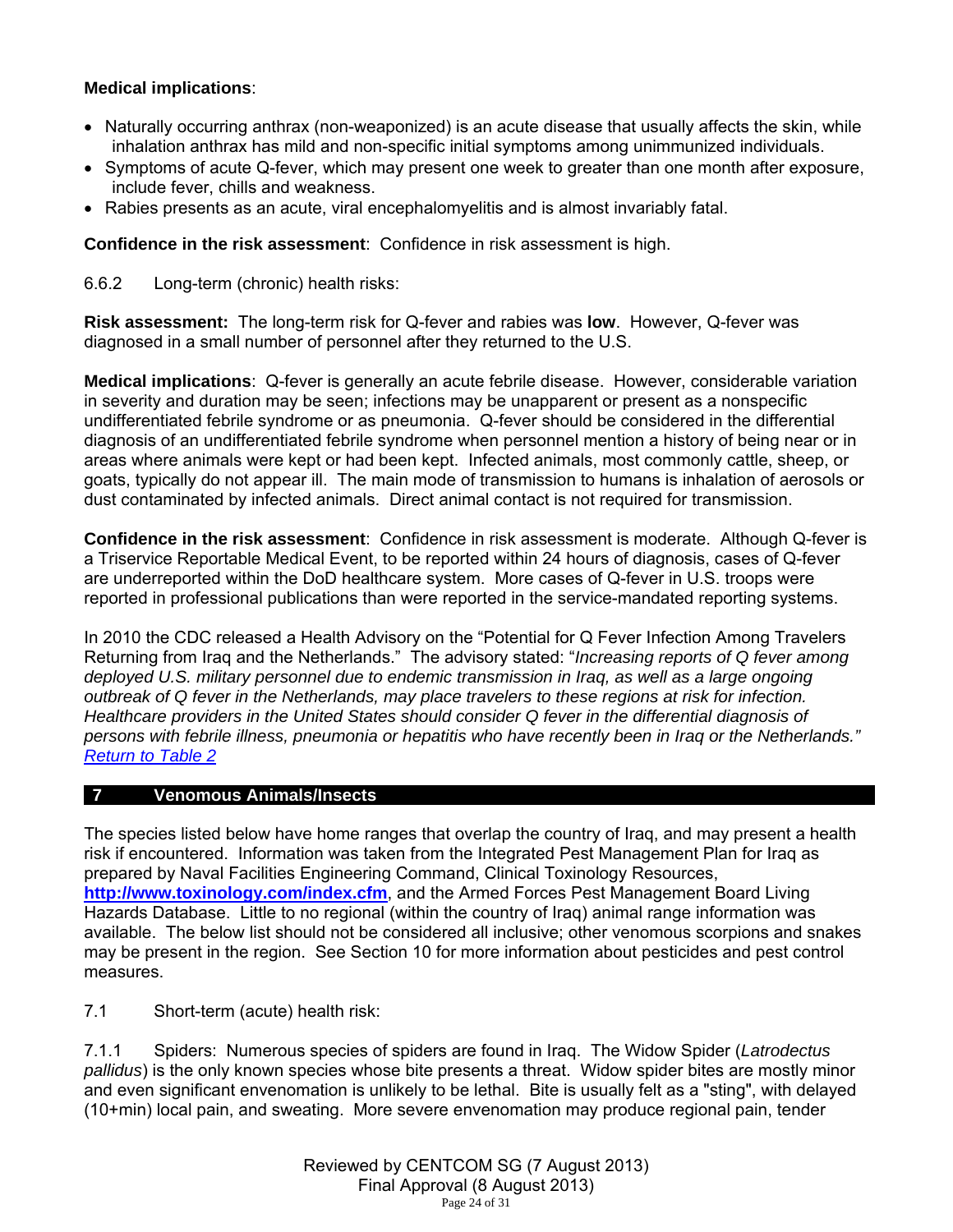draining lymph nodes, nausea, hypertension, and malaise. Health risk was **low**.

7.1.2 Scorpions: Numerous species of scorpion are found in Iraq. The majority of scorpions found in the region have stings that cause only short lived local effects, such as pain, without systemic effects. The following scorpions are listed as present in Iraq and have known detrimental health effects:

- *Androctonus crassicauda* (Black Fat-tailed Scorpion): Most stings cause severe local pain which may have been treated using local anesthetic infiltration. Significant envenomation may cause increased salivation, sweating, irritability, vomiting, and cardio-respiratory effects.
- *Hemiscorpius lepturus*: Initial sting not significantly painful, but over several hours, local skin injury (around 50% of stings) can occur with necrosis and ulceration.
- *Hottentotta saulcyi*: Stings usually cause moderate local pain, swelling, and redness. Potent neurotoxic factors of the venom can cause serious systemic effects, often delayed 1-24 hours, including hypertension, rapid heart rate, and fluid in the lungs.

Overall health risk from scorpions was **low**.

7.1.3 Snakes: Numerous species of snakes are found in Iraq. A number of poisonous snakes, whose range incorporates Iraq, could have been encountered. The below are known to be present and could have posed a health risk if encountered:

- *Cerastes cerastes* (Desert Viper): Bites are severe, with both significant local and systemic effects, including coagulopathy.
- *Cerastes gasperettii* (Arabian Horned Viper): Bites are severe, with both significant local and systemic effects, including coagulopathy.
- *Echis sochureki* (Sochurek's Saw-scaled Viper): Bites are typically moderate to severe, with potentially lethal envenoming, requiring urgent assessment and treatment, including IV fluids, IV antivenin and good wound care. Antivenom is key for the treatment of systemic envenoming.
- *Macrovipera lebetina* (Levantine Viper): Bites may cause mild to severe local effects, including shock and coagulopathy.
- *Vipera albicornuta* (White-horned Viper): Bites may cause mild to severe local effects, including shock and coagulopathy.
- *Walterinnesia aegyptia* (Black Desert Cobra): There is poor clinical documentation of bite reactions. General systemic effects may include pain, swelling and flaccid paralysis.

Overall, the health risk associated with snakes was **low**.

7.5 Long-term (chronic) health risk:

# **No long-term health risks were identified based on available data.**

*Return to Table 2*

# **8 Heat/Cold Stress**

8.1 Site-Specific Conditions: Al Anbar province has a desert climate with low rainfall and a large variation in temperature between day and night. Summer temperatures during July and August can reach 118 Fahrenheit (F). Between September and May Average high temperatures range from 60- 104°F with lows from 28–68°F. During the winter months, it is not atypical to have temperature changes of 40°F between daytime highs to nighttime lows. The risk of cold stress/injury increases with colder temperatures, wind, longer exposures, inactivity, and inadequate clothing. The period of greatest risk of cold stress/injury is from October – April.

8.2 Heat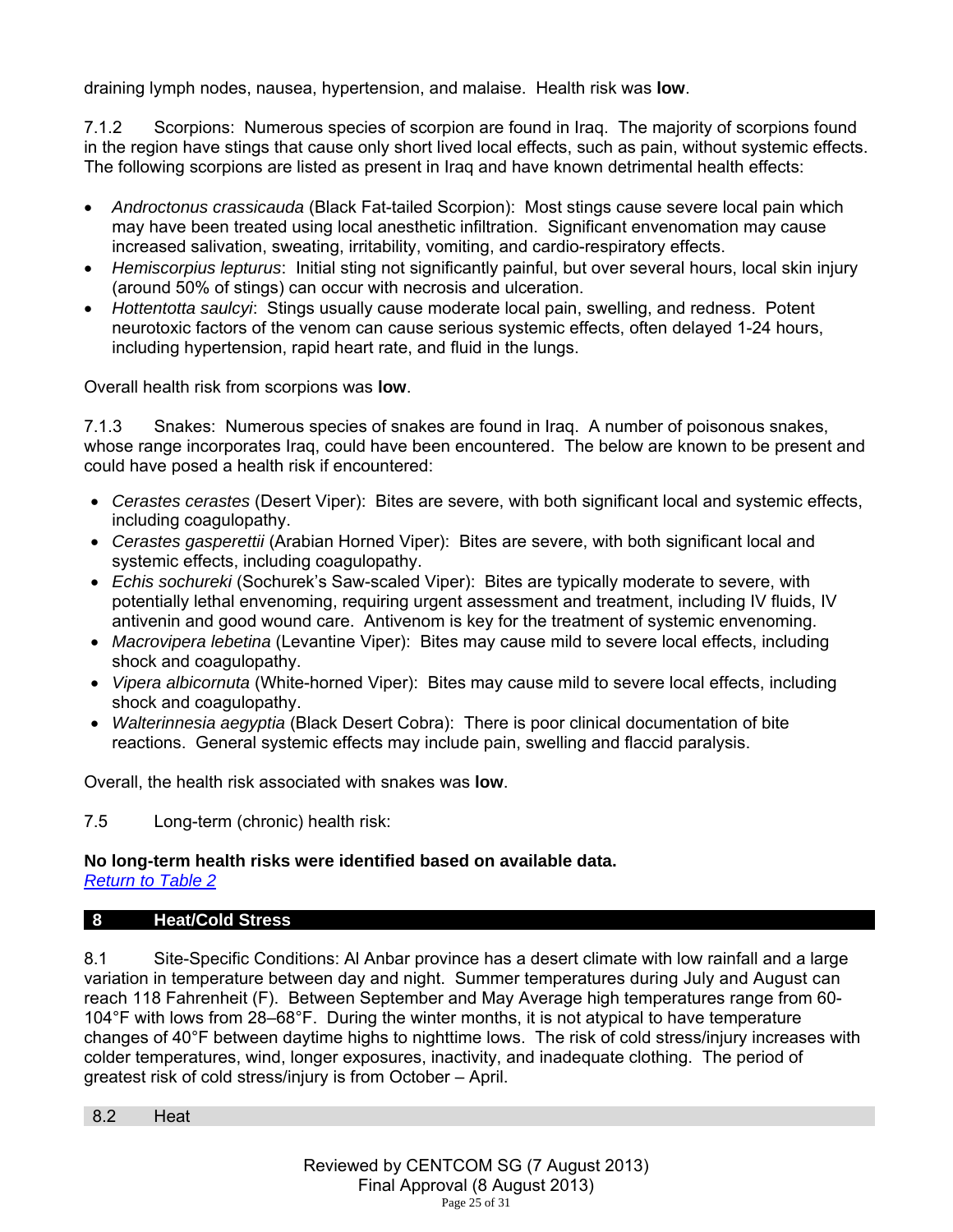# 8.2.1 Heat Exposure Guidelines

The risk of heat injury is based on the Wet Bulb Globe Temperature Index as follows: **Low** (80-84.9 °F) **Moderate** (85-87.9°F) **High** (88-89.9°F) **Extremely High** (≥ 90°F)

8.2.2 Short (acute) and long-term (chronic) health risk:

**Approach:** No heat casualty, medical event reports involving heat injuries or heat stress monitoring data were available in the Defense Occupational and Environmental Health Readiness System or the Military Exposure Surveillance Library for any of the camps covered in this assessment. Accordingly, risk estimates are based strictly on existing climatologic data.

# **Risk Summary:**

Short-term (acute) health risk: The short-term health risk of heat injury for unacclimatized individuals (i.e. on site less than four weeks) from May-September was **moderate**. For the remainder of the year, health risk is **low**. Health risk for persons with underlying health conditions may be elevated above these baselines, especially during May-September.

Long-term health risk: The long-term health risk was l**ow.** 

**Medical implications:** Severity of heat injury can range from mild clinical signs such as clamminess, nausea, disorientation or headache to life threatening symptoms requiring hospitalization. Long-term medical implications from heat injuries are rare but can occur, especially from more serious injuries such as heat stroke. Individuals with a history of heat injury, even when medical attention was not sought, are at increased risk for future heat injury; repeat heat injury may have increased severity.

**Confidence in the risk assessment**: Based on generally available information on climatic conditions and the absence of reported heat injuries, confidence in risk assessment is high. Individuals who experienced mild symptoms of heat illness may not have sought medical attention; this may lead to an underestimation of the risk.

*Return to Table 2*

#### 8.3 Cold

8.3.1 Short (acute) and long-term (chronic) health risks*:*

**Approach:** No cold injury data were available in the Defense Occupational and Environmental Health Readiness System or the Military Exposure Surveillance Library for any of the camps covered in this assessment. Accordingly, risk estimates are based strictly on existing climatologic data.

**Risk Summary**: The risk for cold stress/injuries is largely dependent on clothing/equipment worn, operational work intensity and individual factors rather than environmental factors alone. The acute and chronic risk for non-freezing cold injuries, such as chilblain, trench foot, and hypothermia was **low**.

**Medical implications:** The cooling of body parts may result in various cold injuries - nonfreezing injuries, freezing injuries and hypothermia which is the most serious. Toes, fingers, ears and nose are at greatest risk because these areas do not have major muscles to produce heat. In addition, the body will preserve heat by favoring the internal organs and thus reducing the flow of blood to the extremities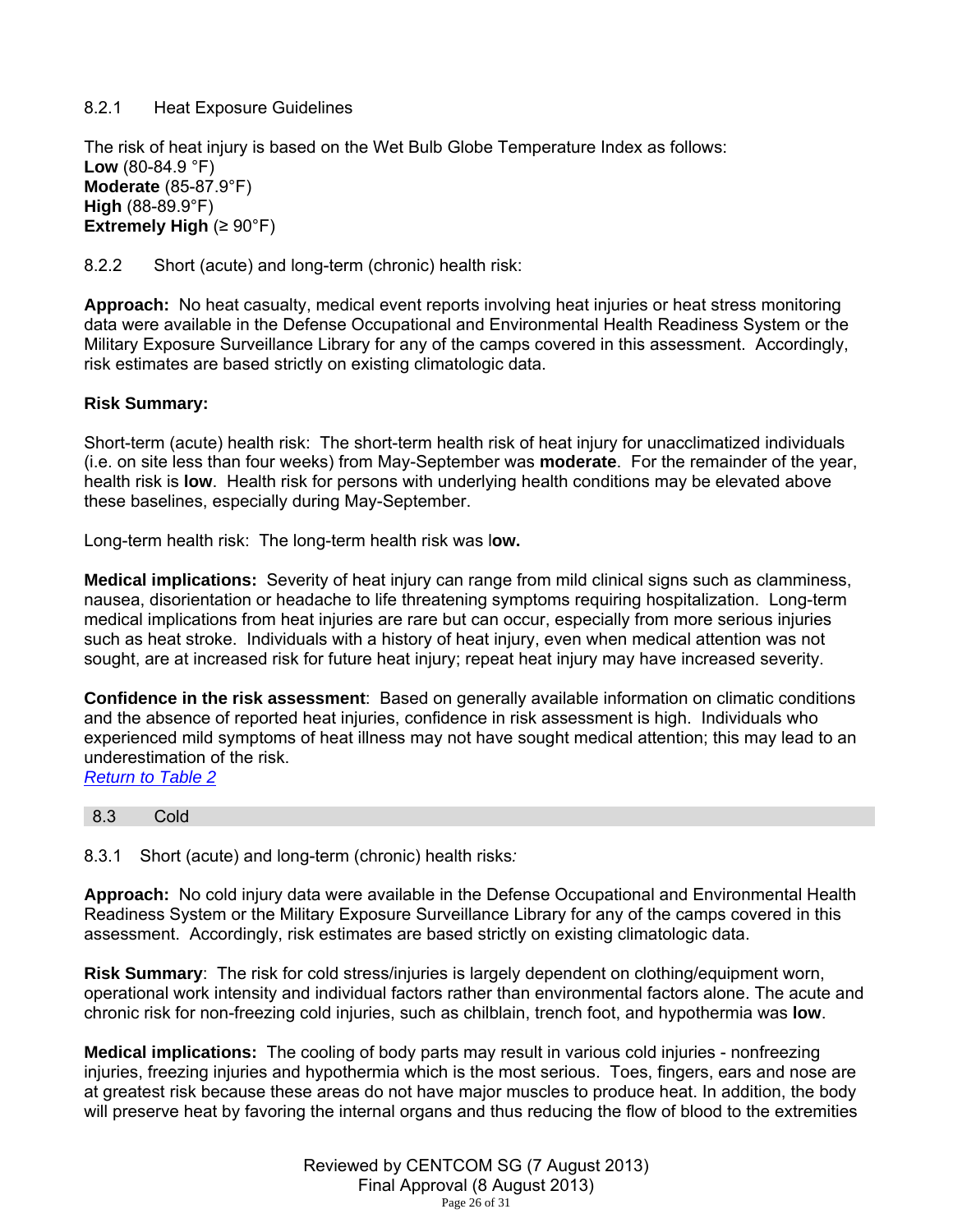under cold conditions. The most severe cold injury is hypothermia which occurs from excessive loss of body heat and the consequent lowering of the body's core temperature.

**Confidence in the risk assessment**: Based on generally available information on climatic conditions and the absence of reported cold injuries, confidence in risk assessment is high. Individuals who experienced mild symptoms of cold injury may not have sought medical attention; this may lead to an underestimation of the risk.

*Return to Table 2*

| $\overline{9}$ | . .<br>N<br>лье |  |  |  |
|----------------|-----------------|--|--|--|

9.1 Continuous

9.1.1 Exposure Guidelines:

The services have established occupational exposure limits (OEL) for continuous or intermittent noise at 85 decibels on the A-weighted scale (dbA), 84 dbA for the Navy, as an eight hour time-weighted average (TWA). The A-weighted scale of noise measurement is used because it mimics the human ear's response to sound. All services require that individuals routinely exposed to noise levels greater than the OEL be enrolled in the hearing conservation program. Generally, routinely exposed is defined as when the TWA exceeds 84 dbA on average more than 2 days in any month.

9.1.2 Site Specific Conditions:

Sources of potential noise include flight line operations, associated with both fixed and rotary wing aircraft, tactical generators and various hand tools in maintenance shops. Due to the potential noise hazard inherent in flight line operations, personnel were required to wear dual hearing protection.

9.1.3 Short (acute) and long-term (chronic) health risk:

**Approach:** Knowledge of the Service hearing conservation programs and typical sound pressure level measurements associated with the various potential noise generating sources were used to complete the health risk assessment.

# **Risk Summary**:

Short-term health risk: The short-term risk of noise induced hearing loss with the use of appropriate hearing protection use was **low**. Few exposed individuals expected to have experienced noticeable short-term health effects such as annoyance, speech interference, fatigue and temporary hearing threshold shifts during deployment.

Long-term health risk: The long-term risk of noise induced hearing loss with appropriate hearing protection use is **low**.

**Confidence in the Risk Assessment**: Confidence in the health risk assessment is low. There is a well established hearing conservation program; hearing protection is readily available and generally worn by individuals with known occupational exposures across the Services. However, the limited availability of information about specific noise sources and enforcement of the use of personal protective equipment diminishes confidence.

9.2 Impulse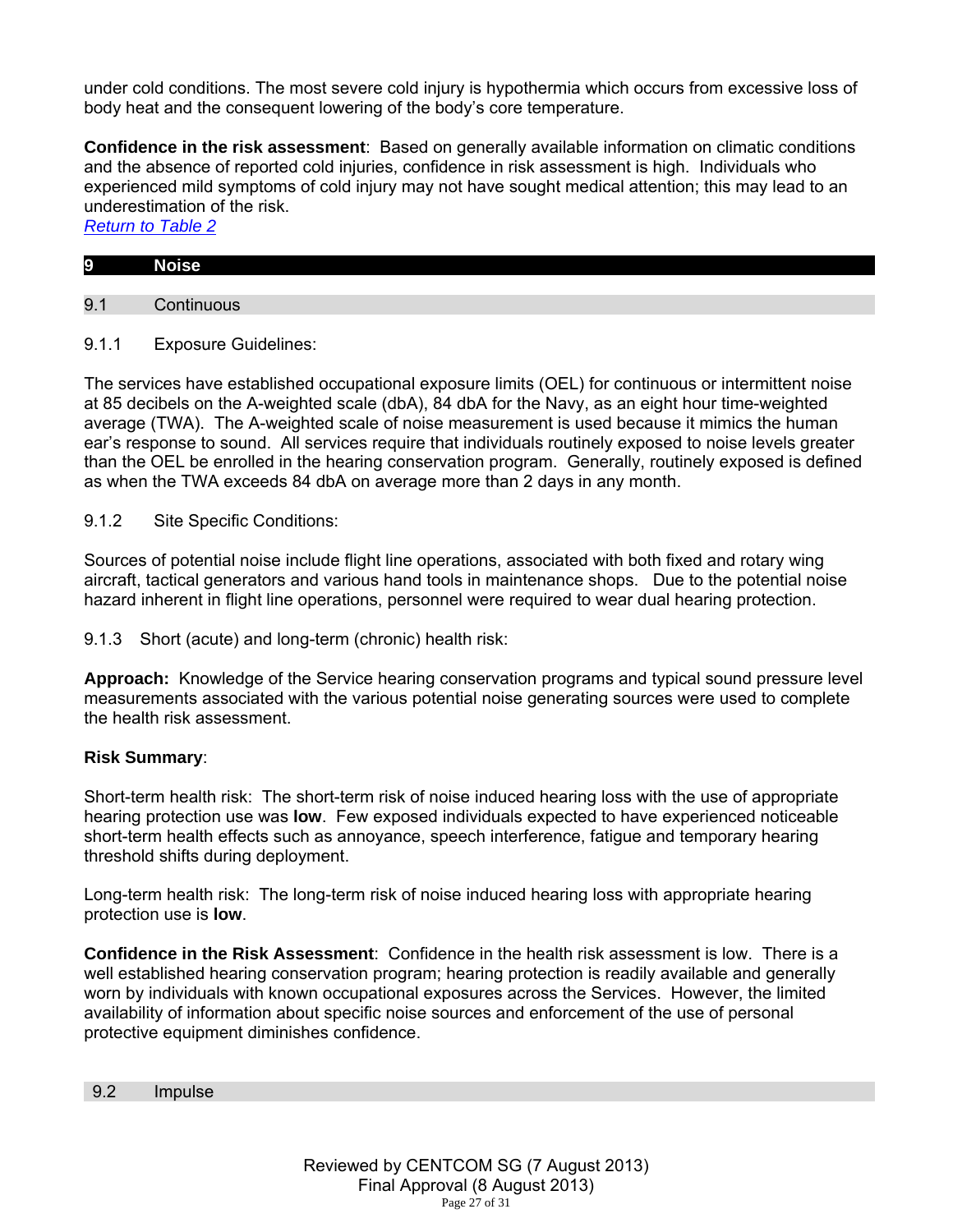No information about potential sources of impulse noise (140 dbA) or greater) was available.

9.2.1 Short-term (acute) and Long-term (chronic) health risks:

**Not evaluated**: Insufficient data exist upon which to base a health risk assessment. *Return to Table 2*

### **10 Unique Concerns**

10.1 Asbestos and Lead-Based Paint

10.1 Site-Specific Conditions:

Many former Iraqi structures were occupied by U.S. personnel during the period the camps covered by this assessment were occupied. Information about potential sources of asbestos containing material (ACM) or peeling paint that could contain lead is limited to three samples of potential ACM and two paint chip samples taken in Building 31 in February 2005 and one paint chip sample taken in Building 301 in March 2005. No ACM or lead-based paint was detected.

10.1.1 Short-term (acute) health risk:

**Not evaluated**: Insufficient data exist upon which to base a health risk assessment.

10.1.2 Long-term (chronic) health risk:

**Not evaluated**: Insufficient data exist upon which to base a health risk assessment.

#### 10.2 Potential Environmental Contamination Sources

In addition to environmental exposures already discussed, there may be specific occupational exposure pathways associated with aircraft, vehicle and site maintenance. Typical chemicals of concern associated with potential occupational exposures were petroleum, oils, and lubricants. No industrial hygiene data exist to document the significance of occupational exposures; however, there were typically procedures in place for storage, handling, use and disposal of hazardous materials which generally minimize health risk.

**Approach**: Knowledge of the U.S. Central Command and service specific policies and procedures served as the basis of this risk assessment.

10.2.1 Short-term (acute) and Long-term (chronic) health risks: **Low**

**Confidence in the risk assessment**: Confidence in the risk assessment is low. Typical chemicals of concern associated with potential occupational exposures are petroleum, oils, and lubricants. These were generally present in relatively low volumes. Procedures for storage, handling, use and disposal of hazardous materials were in place throughout the theater of operations to minimize health risk.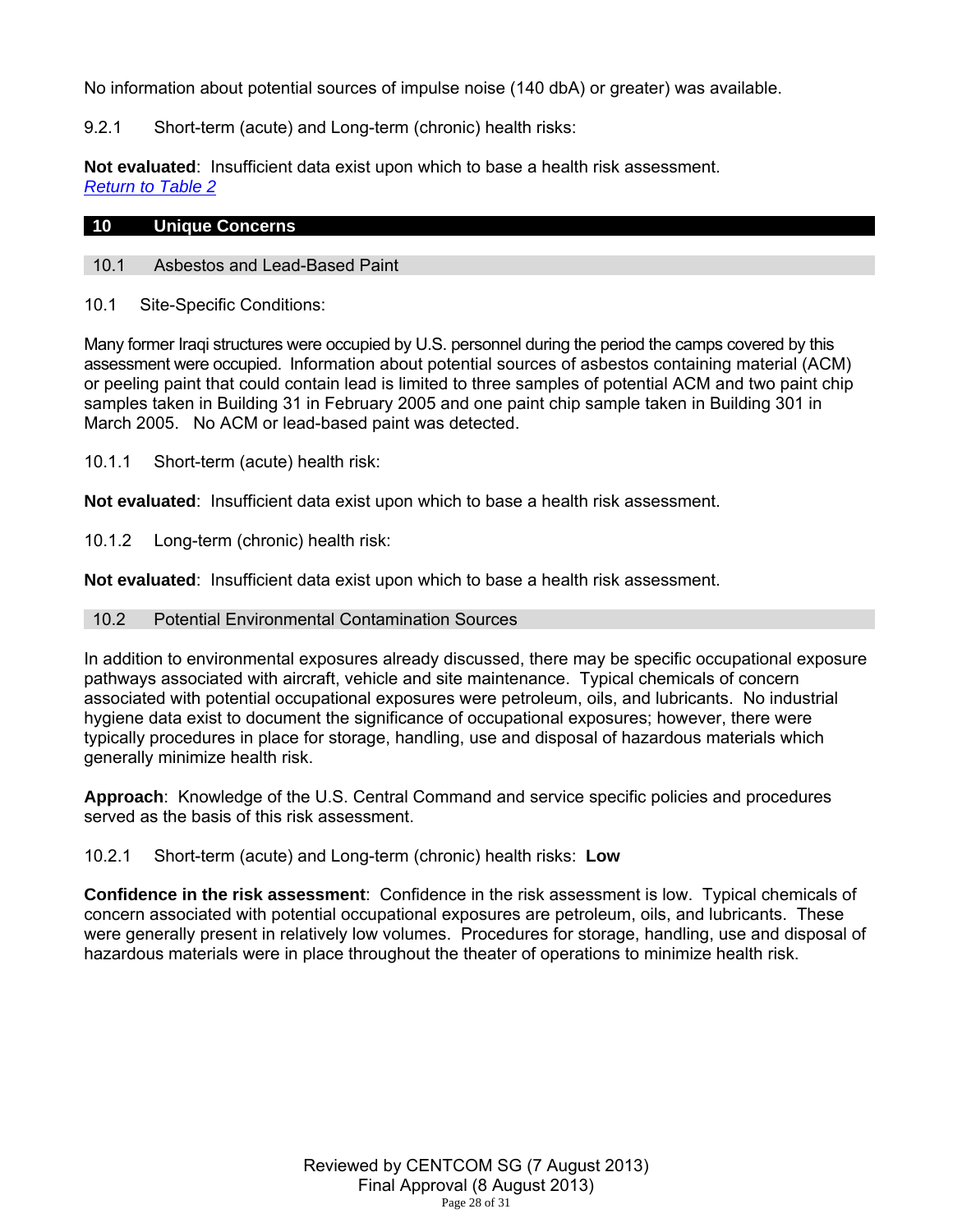# 10.3 Pesticides/Pest Control:

Both contract and military vector control personnel mitigated pests and vectors in accordance with mandated integrated pest management practices. The overwhelming majority of those efforts at Al Asad Air Base were in the reduction of filth flies, rodents, and feral animals. Non-chemical measures such as exclusion measures and sanitation were first and primary efforts. Secondary measures included the use of targeted bait applications for flies and rodents, and various animal trapping methods. Tertiary measures included the application of pesticides which contained active ingredients that degraded rapidly in the Iraqi environment. On-site or regional oversight was provided as available to ensure compliance with Theater, Navy, and DoD practices and regulations.

# 10.3.1 Short and Long-term (chronic) health risk

**Approach**: The Integrated Pest Management Plan for Iraq was reviewed for compliance with DoDI 4150.07 requirements. In addition, U. S. military entomologists who served at Al Asad Air Base and the Navy Entomology Center of Excellence were consulted about their knowledge of pest management activities at the air base.

# **Risk Summary**:

Short-term health risk: **No short-term health risk was indentified based on available data.**

Long-term health risk: **No long-term health risk was indentified based on available data.** 

**Confidence in the risk assessment**: Confidence in the risk assessment is high. The integrated pest management plan emphasizes non-chemical control over the use of chemical pesticides. The potential for camp residents to come in contact with improperly formulated insecticides is remote. *Return to Table 2*

# **11 References**

### *POEMS developed according to:*

- **1. DoDI 6490.03,** *Deployment Health***, 2006.**
- **2. JCSM (MCM) 0028-07,** *Procedures for Deployment Health Surveillance,* **2007.**
- **3. DoDI 6055.05, Occupational and Environmental Health, 2008.**
- **4. Klaassen, C.D.** *Casarett & Doull's Toxicology: the Basic Science of Exposures***, Chapter 2, Principles of Toxicology; Fifth Edition, McGraw Hill, New York.**

### *Site description and baseline information obtained from:*

**5. Environmental Health Site Assessment for Camp Al Asad, Iraq, in support of Deployed Forces of Operation of Iraqi Freedom 04-06, June 17,2005** 

### *Sampling data were obtained from the:*

- **6. Defense Occupational and Environmental Health Readiness System (referred to as the DOEHRS-EH database) at https://doehrs-ih.csd.disa.mil/Doehrs/. Some of the data may be classified or otherwise have some restricted distribution. See discussion below.**
- **7. Military Exposure Surveillance Library: https://mesl.apgea.army.mil/mesl/. Some of the data and reports used may be classified or otherwise have some restricted distribution.**

### *Additional environmental health reports/survey documents are from the:*

- **8. Department of Veterans Affairs-Environmental Letter Burn Pits Throughout Iraq, Afghanistan, and Al Asad, April 26, 2010.**
- **9. Integrated Pest Management Plan Multi-National Coalition Iraq January 23, 2006.**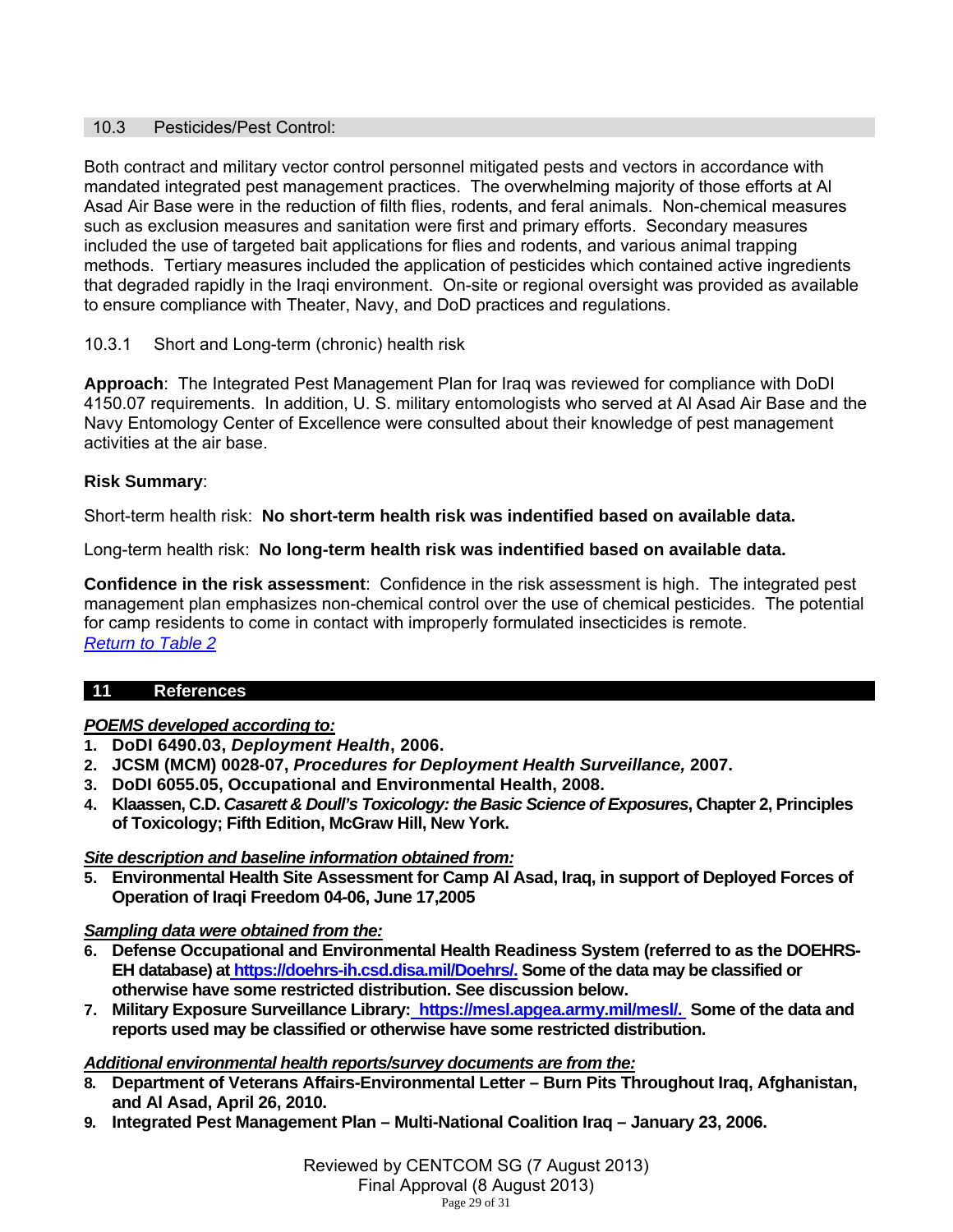- **10. Iraq City History Profile GlobalSecurity.Org http://www.globalsecurity.org/military/world/iraq/al-asad.htm**
- **11. Al Asad Air Base, Iraq- A Blackanthem Military News Article http://www.blackanthem.com/News/citypages/AL-Asad-Air-Base-Iraq11374.shtml**
- **12. List of closed United States Army Installations in Iraq during Operation Iraqi Freedom (OIF) http://en.wikipedia.org/wiki/List\_of\_closed\_United\_States\_Army\_installations\_in\_Iraq**
- **13. Al Asad Post Report eDiplomat Area, Geography, and Climate Updated: July 19, 2005. http://www.ediplomat.com/np/post\_reports/pr\_iq.htm**
- **14. Khan al Baghdadi Wikepedia article https://en.wikipedia.org/wiki/Khan\_al\_Baghdadi**
- **15. Camp Mejid Abrahama's Oasis-America's North Shore Journal Article. http://northshorejournal.org/tag/camp-mejid**
- **16. Dust and Sand Forecasting in Iraq and Adjoining Countries AWS/TN-91/001 Air Weather Service – Scott Air Force Base, Illinois – November 29, 1991. http://homes.comet.ucar.edu/~alanbol/AWS\_TN91\_1.htm**
- **17. Country Pasture/Forage Resource Profile Iraq Food and Agriculture Organization of United Nations by University of Sulaimaniyah, Iraq – April 2011. http://www.fao.org/ag/AGP/AGPC/doc/Counprof/PDF%20files/iraq.pdf**

# *Chemical hazards (air, water, soil) evaluated based on military exposure guidelines (MEGs) and risk assessment methodology in:*

- **18. USACHPPM June 2010 Revision, Technical Guide (TG230), "Environmental Health Risk Assessment and Chemical Exposure Guidelines for Deployed Military Personnel". For further information, contact USAPHC Environmental Health Risk Assessment Program at: commercial 410-436-2953 or DSN 584-2953.**
- **19. Department of the Army Technical Bulletin Medical (TB MED) 577, Sanitary Control and Surveillance of Field Water Supplies, TB Med 577, NAVMED P-5010-10, AFMAN 48-138, 1 May 2010.**
- **20. USACHPPM, Particulate Matter Factsheet No. 64-009-0708, 2008.**

# *Regional/country information on endemic/infectious disease and heat/cold from the:*

- **21. Centers for Disease Control and Prevention (CDC) Travelers' Health website (http://wwwnc.cdc.gov/travel/destinations/iraq.htm), "Destinations" section, Iraq.**
- **22. Clinical Toxinology Resources, University of Adelaide, Australia; http://www.toxinology.com/index.cfm**
- **23. World Health Organization (WHO) World Malaria Report 2012, page 141.**
- **24.** "**Cutaneous Leishmaniasis in U.S. Military Personnel Southwest/Central Asia, 2002-2003." Morbidity and Mortality Weekly Report (MMWR), October 24, 2003 / 52(42);1009-1012. http://www.cdc.gov/mmwr/preview/mmwrhtml/mm5242a1.htm**
- **25. Hartzell JD, Peng SW, Wood-Morris RN, Sarmiento DM, Collen JF, Robben PM, et al. Atypical Q fever in US soldiers. Emerg Infect Dis [serial on the Internet]. 2007 Aug. Available from http://wwwnc.cdc.gov/eid/article/13/8/07-0218.htm**
- **26. Leung-Shea, Charmaine and Danaher, Patrick J. "Q Fever in Members of the United States Armed Forces Returning from Iraq," Clinical Infectious Diseases 2006; 43:e77–82.**
- **27. Faix, Dennis J., Harrison, Dustin J., Riddle, Mark S., Vaughn, Andrew F., Yingst, Samuel L., Earhart, Kenneth, and Thibault, Glenn. "Outbreak of Q Fever in Western Iraq, June-July 2005," Clinical Infectious Diseases 2008; 46:e65-68**
- **28. 'Leishmaniasis in relation to service in Iraq/Afghanistan, U.S. Armed Forces, 2001 2006'. Armed Forces Health Surveillance Center Medical Surveillance Monthly Report, Vol 14. No 1. April 2007. pp 2-5 (http://www.afhsc.mil/viewMSMR?file=2007/v14\_n01.pdf)**

*NOTE. The DOEHRS-EH database was queried to obtain the available sample data for air, soil, and drinking and nondrinking water sources at Al Asad Air Base and associated 2 sites (Camp Mejid and Camp Khan Ali Baghdadi - Water Treatment Plant), Iraq. The data are currently*